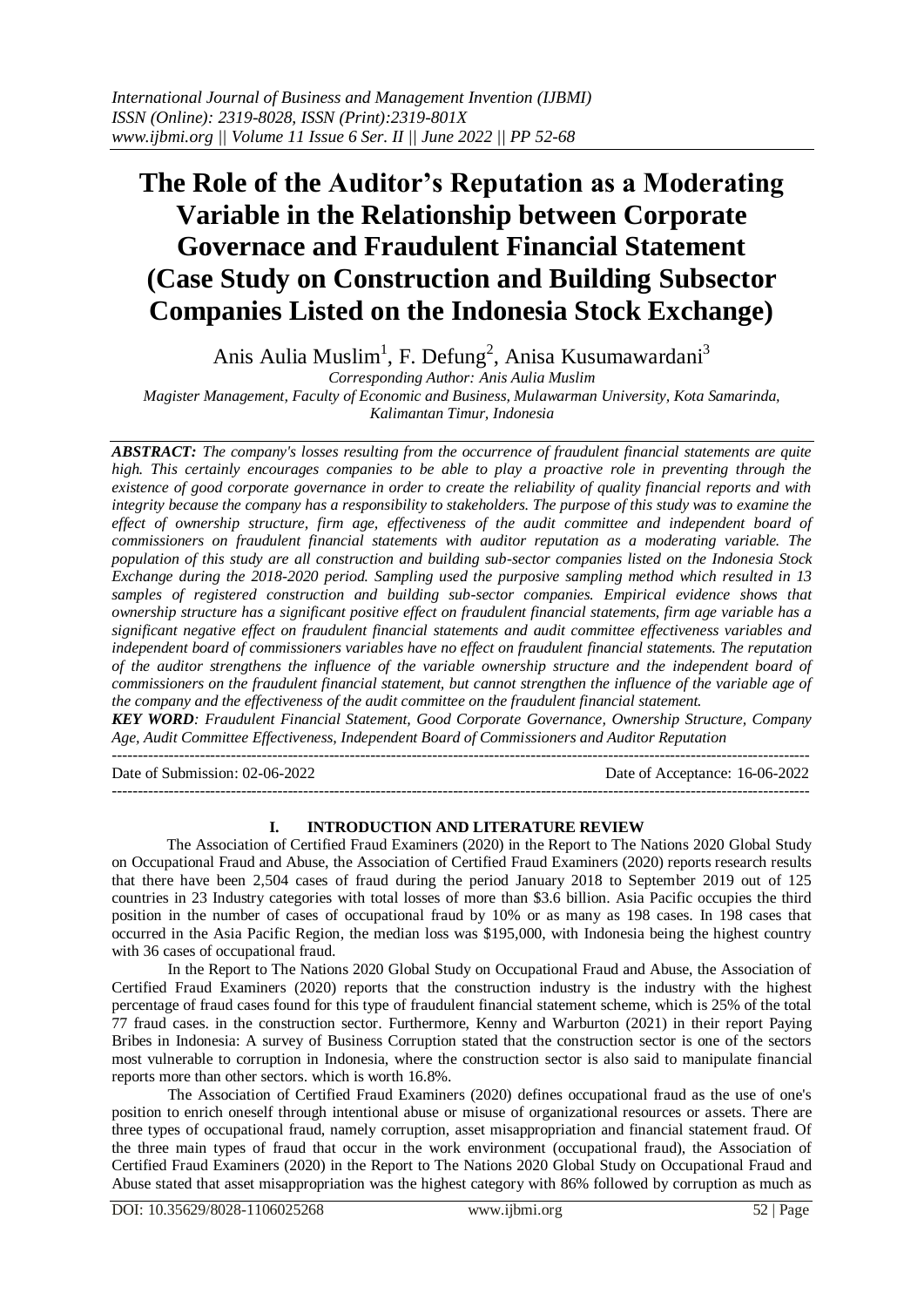43%. and financial statement fraud by 10%. However, although financial statement fraud occupies the lowest position in the percentage of types of fraud cases that occur, the median loss generated is at the highest position of \$954,000 where corruption is only \$200,000 and asset misappropriation is \$100,000.

Financial statement fraud is a deliberate mistake, obscuring material facts or accounting data that can affect decision making for readers after considering the incorrect facts that have been presented (Tjahjono et al., 2013).

The weakness of the company's corporate system is one of the causes of fraudulent financial statements. Therefore, the method that can be used is the application of good corporate governance. Wicaksono and Chariri (2015) say that poor corporate governance can lead to fraud, while good corporate governance can contribute to fraud prevention efforts in financial reporting.

Good corporate governance is an internal factor that can influence the occurrence of fraudulent financial statements. In addition to internal factors, there are also external factors that can influence the occurrence of fraudulent financial statements. Therefore, the researcher added one external factor as a moderating variable, namely the reputation of the auditor. As a moderating variable, the reputation of the auditor is considered to strengthen the influence of the good corporate governance component in realizing the principle of transparency, thereby reducing the potential for fraudulent financial statements.

## **Agency Theory**

Agency theory is the theory that underlies the concept of good corporate governance. Jensen and Meckling (1976) explain agency relationship is a contract in which one or more people involve another person (agent) to perform some tasks and delegate authority for decision making. Kusumawardani et al., (2021) describe agency theory as a condition that reflects an imbalance in data acquisition between information providers as managers and stakeholders as users.

Agency theory suspects that if the information possessed by the agent is greater than that of the principal, and both parties in the relationship are utility maximizing, then there is a possibility that the agent will not always act in the best interests of the company which will lead to agency problems. Agency problems occur because of information asymmetry where there is an imbalance of information between the management (agent) as the information provider and the owner (principal) as the information user. Maulana et al., (2020) revealed that information asymmetry is caused by management routines in managing the company's operations, while the owner only knows information through the company's financial statements.

#### **Good Corporate Governance**

Good corporate governance according to the Forum for Corporate Governance in Indonesia (2011) is a structure, system and process used by corporate organs as a form of effort to provide added value to the company in a sustainable manner in the long term while paying attention to the interests of other stakeholders in accordance with norms, ethics, culture and applicable rules.

#### **Ownership Structure**

According to Jensen and Meckling (1976), the ownership structure is the various patterns and forms of ownership contained in a company or the percentage of share ownership owned by internal shareholders and external shareholders.

In this study, ownership structure is proxied by foreign ownership. Foreign ownership is a form of proportion of company shares in general which are owned by individuals, governments, legal entities, as well as agencies or other parts with foreign status, or individuals, legal entities, governments who are not from Indonesia (Wiranata and Nugrahanti, 2013).

#### **Company Age**

Jeva and Ratnadi (2015) explain that the age of the company is one of the company's attributes that reflects how long the company's ability can last to overcome challenges and difficulties that can threaten the company's life and be able to see the opportunities that exist to develop its business.

#### **Audit Committee Effectiveness**

According to the Decree of the Chairman of BAPEPAM Kep-29/PM/2004 concerning the Establishment and Guidelines for the Work Implementation of the Audit Committee, the audit committee is a committee formed by the board of commissioners in order to assist in carrying out its duties and functions. Although the board of directors and the board of commissioners are responsible for the implementation of corporate governance, the audit committee is also responsible for exercising independent oversight of the corporate governance process, including the financial reporting process and external audit.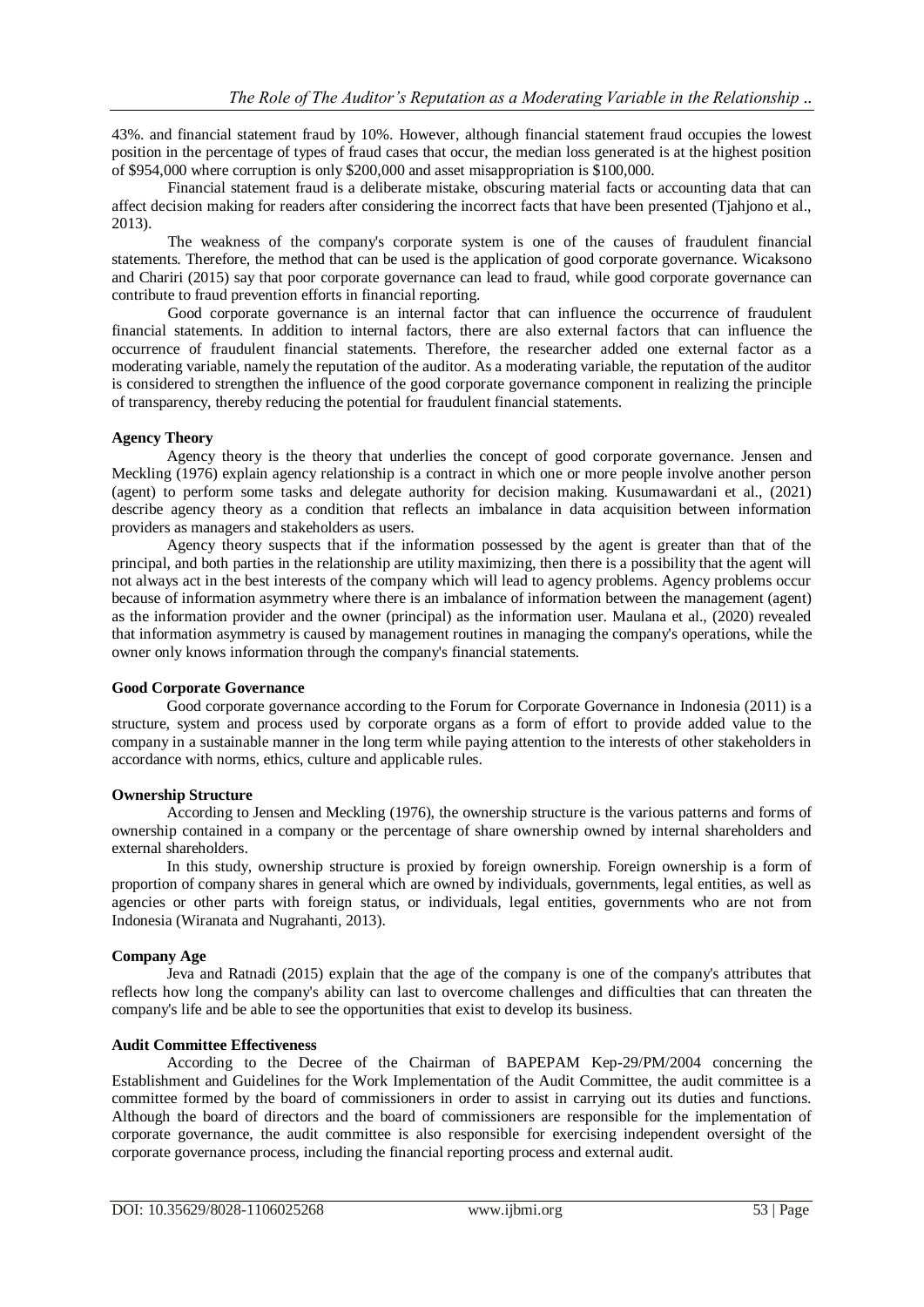Decision of the Chairman of BAPEPAM Kep-29/PM/2004 concerning the Establishment and Guidelines for the Work Implementation of the Audit Committee requires the audit committee to consist of at least three people, chaired by an independent board of commissioners of the company with two external people who are independent and have expertise in accounting and finance. In addition, BAPEPAM also urges that the audit committee meet at least 4 (four) times a year or quarterly. The frequency of meetings of the audit committee must be included in the Annual Report in accordance with the Decree of the Chairperson of BAPEPAM and Financial Institutions No. Kep-134/BL/2006 concerning the Obligation to Submit Annual Reports for Issuers or Public Companies so that the obligation of the audit committee to hold meetings in a year is not an obligation. can be contested.

## **Independent Board of Commissioners**

According to the Decree of the Chairman of BAPEPAM Kep-29/PM/2004 concerning the Establishment and Guidelines for the Work Implementation of the Audit Committee, an independent board of commissioners is a member of the board of commissioners who comes from outside the issuer or public company that has no affiliation with the issuer or public company, commissioners, directors or shareholders. main shares and do not own shares either directly or indirectly in the issuer.

## **Auditor Reputation**

According to Putri et al., (2014) auditor reputation is an achievement and public trust carried by the auditor on behalf of the auditor's big name where the auditor is responsible for providing quality and useful information for users of financial statements in making decisions. Kristian (2018) explains that big-4 KAP has a good reputation in the eyes of the public because it is believed to provide high audit performance where the advantages of big-4 KAP can help its auditors in carrying out a better audit process in accordance with SPAP ( Professional Standards of Public Accountants) so that auditors are better able to detect and report violations in the client's financial statements to ensure the conformity of financial statements with SAK (Financial Accounting Standards).

## **Relationship Between Variables**

## **Effect of Ownership Structure on Fraudulent Financial Statements**

The ownership structure can reduce conflicts between owners and management because they are believed to be able to control, supervise and monitor management so that it will reduce the potential for fraudulent financial statements. The ownership structure in this study uses a foreign ownership proxy. The existence of foreign ownership reflects the wider scope of the company. However, companies whose shares are mostly owned by foreigners usually face the problem of information asymmetry more often due to geographic and language barriers so that they are less influential in management and monitoring. Therefore, the higher the ownership structure, the greater the potential for fraudulent financial statements.

This is in line with Prasetyo's research (2014) which explains that ownership structure has a positive effect on fraudulent financial statements. Furthermore, Febrianto's (2014) research shows that the ownership structure as proxied by foreign ownership has a positive effect on earnings management. Research by Paramitha and Firnanti (2018) also shows that there is an ownership structure that has a positive effect on earnings management. However, this is not in line with the research by Syamsudin et al., (2017) which explains that ownership structure has a negative effect on fraudulent financial statements. Thus it can be concluded that:  $H<sub>1</sub>$ : Ownership structure has a positive effect on the occurrence of fraudulent financial statements

#### **The Effect of Company Age on Fraudulent Financial Statements**

In terms of trust, companies that have been around for a long time will be more trusted by investors because they are considered to have better experience in managing the company and are considered to be better at generating profits with a lower level of risk. However, to be able to attract investors to want to place their funds in a newly established company, the company must try as much as possible to convince investors by showing good performance in managing its operations, so the possibility that the company will commit fraudulent financial statements will be even greater.

This is in line with Toit's (2008) research which found that companies that commit fraudulent financial reporting are younger companies. Furthermore, research by Ramadhani and Lukviarman (2009) also proves that companies under 30 years of age have a greater probability of going bankrupt compared to companies over 30 years of age, where this situation will encourage companies to commit fraudulent financial reporting. Hartono et al.'s research (2020) shows that companies at the stage of the introduction cycle carry out earnings management to attract investors' attention and give a positive signal about the company's chances of success in the future. However, this is not in line with Agustia and Suryani's research (2018) which explains that company age has a positive effect on earnings management. Thus it can be concluded that: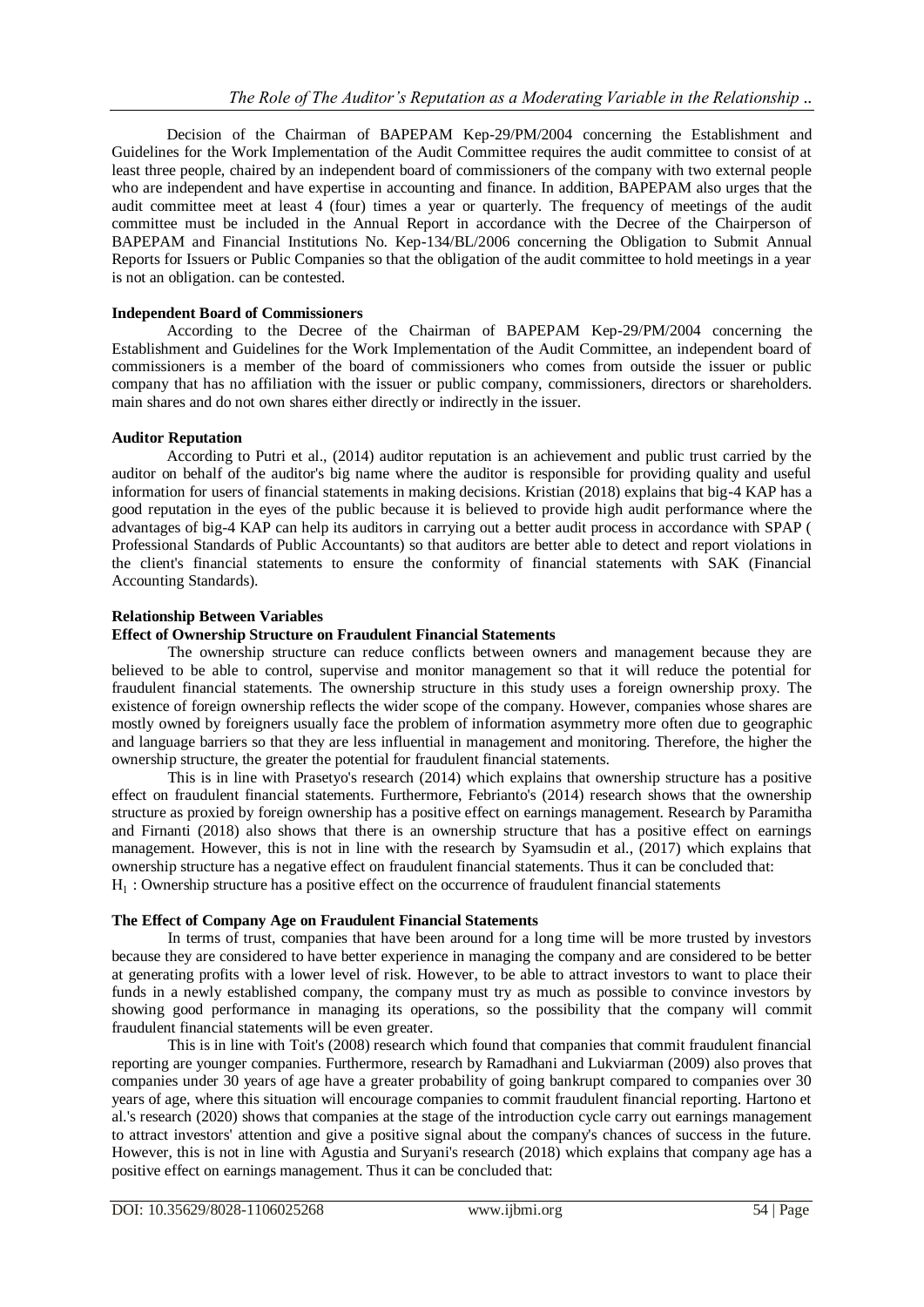$H<sub>2</sub>$ : Company age has a negative effect on the occurrence of fraudulent financial statements

#### **The Effect of the Effectiveness of the Audit Committee on the Fraudulent Financial Statement**

The number of meetings in principle represents the quality and effectiveness of the monitoring carried out by the audit committee. Therefore, the more often the audit committee meets, the better the communication that exists between members of the audit committee in carrying out their supervisory functions so that the quality of the company's financial statements will be better. This shows that the higher the intensity of the meetings conducted by the audit committee, the less likely the company will commit fraudulent financial statements.

This is in line with the research of Widodo and Syafruddin (2017), Wicaksono and Chariri (2015), Razali and Arshad (2014), Kusumawati and Hermawan (2013) and Indrati et al., (2021) which explain that the audit committee has a negative effect on fraudulent financial statements. Thus it can be concluded that:

 $H_3$ : The effectiveness of the audit committee has a negative effect on the occurrence of fraudulent financial statements

#### **Influence of Independent Board of Commissioners on Fraudulent Financial Statement**

The board of commissioners is responsible for supervising and providing advice and input to the board of directors on the management of the company that has been carried out (Ismiyanti and Prastichia, 2015). Gunawan and Situmorang (2016) explain that an independent board of commissioners can encourage managers not to act according to their own interests and prioritize the interests of shareholders so that it will reduce the occurrence of earnings management in order to create good corporate governance. With the existence of an independent board of commissioners, the transparency of financial reports will be guaranteed, so that shareholders will get quality information. This indicates that the greater the proportion of the number of independent commissioners, the smaller the possibility of fraudulent financial reporting.

This is in line with research conducted by Sari and Husadha (2020), Rukmana (2018) which shows that the independent board of commissioners has a significant negative effect on the possibility of fraudulent financial statements. Research by Gunawan and Situmorang (2016), Karina and Sutarti (2021) and Putri, (2020) also shows that independent commissioners have a significant negative effect on earnings management. Thus it can be concluded that:

 $H<sub>4</sub>$ : The independent board of commissioners has a negative effect on the occurrence of fraudulent financial statements

## **Moderating Effect of Auditor's Reputation on the Relationship Between Ownership Structure and Fraudulent Financial Statements**

External auditors play a role in realizing the principle of transparency in good corporate governance. The external auditor is one of the structural functions that carry out supervision of the company's internal control, especially in the validation of the financial statements presented by the company. Therefore, audit quality is an important thing that must be considered. High audit quality is usually reflected in a good auditor reputation. With good audit quality, the potential for fraudulent financial statements will be smaller.

So far, the assessment of the auditor's reputation is based on the affiliation relationship of the KAP in Indonesia with the KAP which is in the big-4 category. This is in line with research conducted by Widodo and Syafruddin (2017) which explains that the existence of big-4 KAPs has a significant positive effect in reducing fraudulent financial statements. Sari and Husadha's research (2020) also shows that KAP big-4 has a significant effect on indications of fraud in financial reporting. Furthermore, Sofa and Solichah's research (2019) shows that the quality of auditors proxied by KAP big-4 has a significant negative effect on the occurrence of fraudulent financial statements.

In general, these fundamental factors are used by foreign investors in making decisions to increase or decrease capital deposits in companies where this can help the limitations that foreign investors have against the high risk of cross-border investment they face to improve control and monitor the company through quality audit reports. generated so as to reduce the potential for fraudulent financial statements. Thus it can be concluded that:

 $H_5$ : Auditor reputation strengthens the influence of ownership structure on fraudulent financial statements

#### **Moderation Effect of Auditor Reputation on the Relationship Between Company Age and Fraudulent Financial Statements**

Generally, companies that have been around for a long time have had many branches or new businesses, not only in some areas but also overseas. The large scale of the operation shows that there are many audits that must be reviewed by the auditor as well as various transactions with a high level of complexity so as to prolong the audit process. This of course requires high quality and experience possessed by external auditors.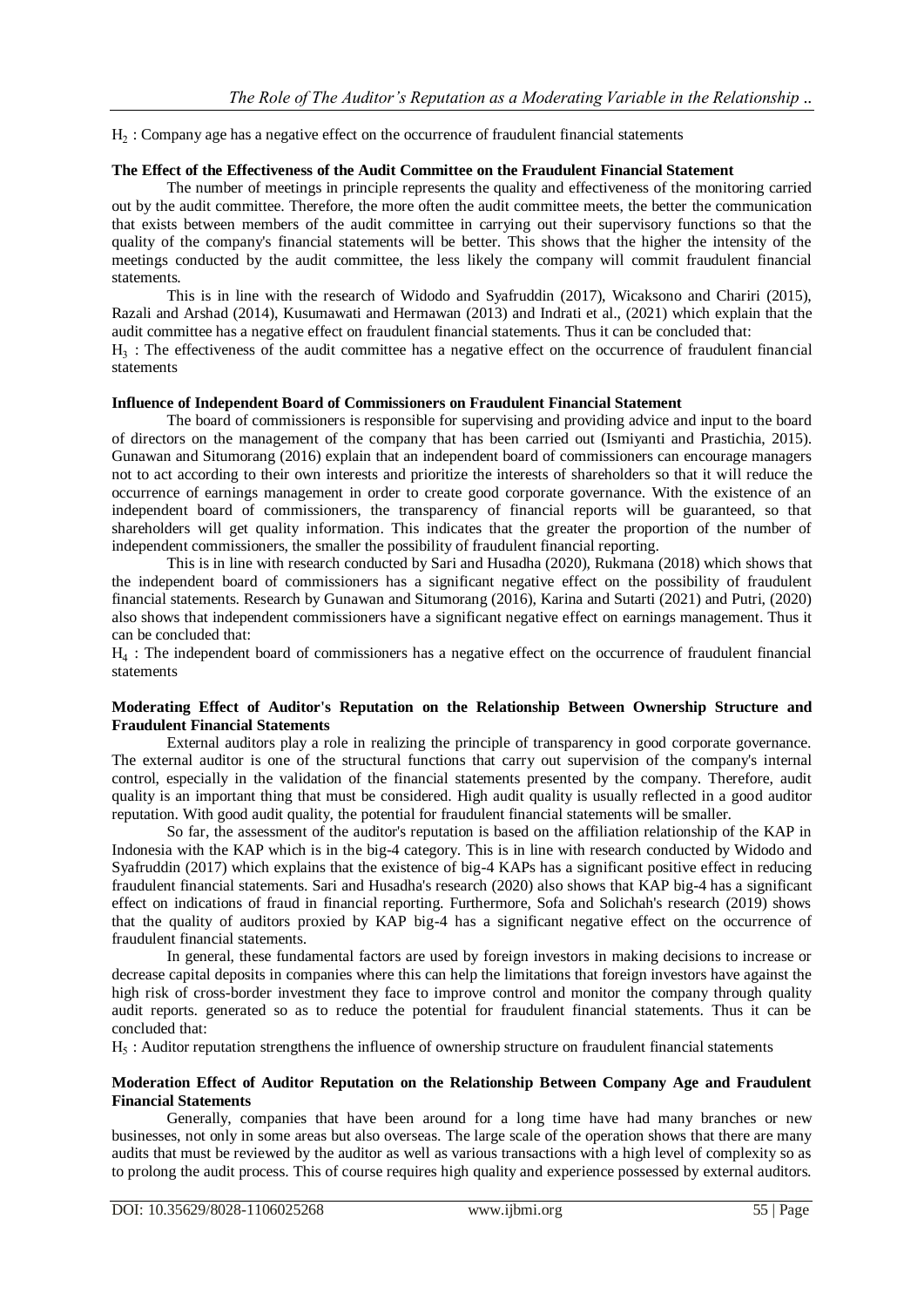High audit quality is usually reflected in a good auditor reputation. An external auditor with a high reputation will certainly show high professionalism in producing quality audit reporting even though it is demanded by work with high pressure and complexity. This shows that the reputation of the auditor plays a role in reducing the potential for fraudulent financial statements with the quality of the audit reports produced.

This is in line with the research of Widodo and Syafruddin (2017) which explains that the existence of big-4 KAPs has a significant positive effect in reducing fraudulent financial reporting. Sari and Husadha's research (2020) also shows that KAP big-4 has a significant effect on indications of fraud in financial reporting. Furthermore, Sofa and Sholichah's research (2019) shows that the quality of auditors proxied by KAP big-4 has a significant negative effect on the occurrence of fraudulent financial statements. Thus it can be concluded that:  $H<sub>6</sub>$ : Auditor reputation strengthens the influence of company age on fraudulent financial statements

#### **Moderation Effect of Auditor Reputation on the Relationship Between Audit Committee Effectiveness and Fraudulent Financial Statements**

In carrying out its work to oversee the process of financial reporting within the company, the audit committee must also frequently engage with external auditors where periodic meetings must be held between the two parties related to financial audit reporting. As part of the external monitoring function, a qualified auditor will assist in the task of supervising the financial statements carried out by the audit committee. Auditors who are qualified and have a good understanding as well as experience and high flying hours will assist the audit committee in conducting and improving the quality of supervision and control over financial statements. The audit committee can be more effective in solving problems related to financial reporting if it is supported by an auditor with a high reputation because the auditor has a better understanding and has good communication skills with management and with the audit committee so that the possibility of fraudulent financial statements will be smaller.

This is in line with the research of Widodo and Syafruddin (2017) which explains that the existence of big-4 KAPs has a significant positive effect in reducing fraudulent financial reporting. Sari and Husadha's research (2020) also shows that KAP big-4 has a significant effect on indications of fraud in financial reporting. Furthermore, Sofa and Sholichah's research (2019) shows that the quality of auditors proxied by KAP big-4 has a significant negative effect on the occurrence of fraudulent financial statements. Thus it can be concluded that:  $H_7$ : Auditor reputation strengthens the effect of the effectiveness of the audit committee on fraudulent financial statements

#### **Moderation Effect of Auditor's Reputation on the Relationship between the Independent Board of Commissioners and Fraudulent Financial Statements**

The Board of Commissioners as an organ of the company collectively has the duty and responsibility to supervise and provide advice to the board of directors as well as to ensure that the company implements good corporate governance. The independent board of commissioners is an important organ in the corporate structure that is responsible for one of the reasons for improving control over financial statements so as to minimize the occurrence of fraudulent financial statements.

Widodo and Syafruddin (2017) explain that the existence of big-4 KAPs has a significant positive influence in reducing fraudulent financial reporting. Sari and Husadha's research (2020) also shows that KAP big-4 has a significant effect on indications of fraud in financial reporting. Furthermore, Sofa and Sholichah's research (2019) shows that the quality of auditors proxied by KAP big-4 has a significant negative effect on the occurrence of fraudulent financial statements.

This indicates that companies that use KAP big-4 as their audit services will strengthen the supervisory function of the independent board of commissioners in increasing control over financial statements, thereby reducing the probability of fraudulent financial statements. Thus it can be concluded that:

 $H_8$ : The reputation of the auditor strengthens the influence of the independent board of commissioners on fraudulent financial statements

## **Conceptual Model**

The following conceptual model is made based on the relationship between variables according to the causative model as shown in Figure 1 below: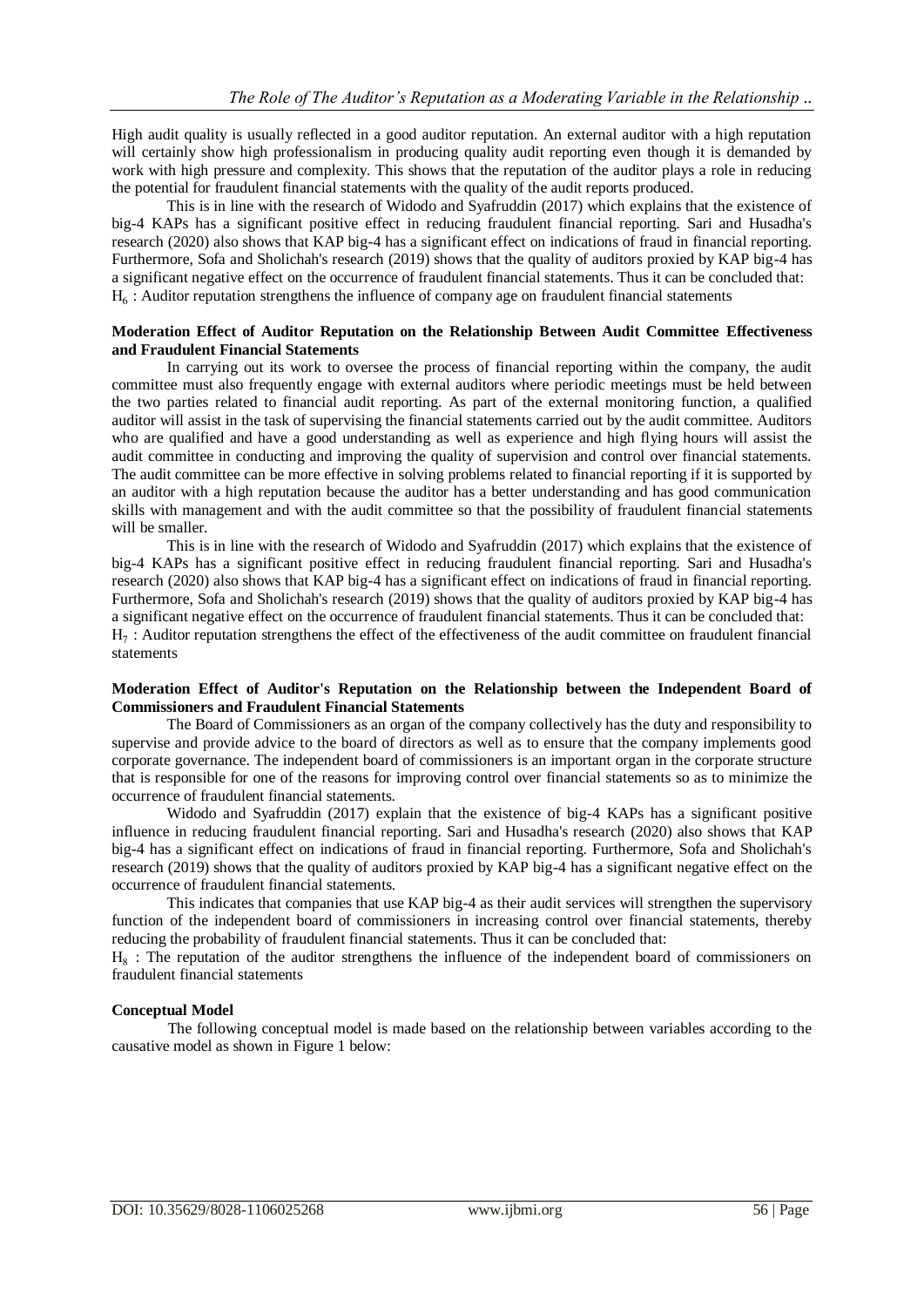

**Figure 1: Conceptual Model**

*Source: Processed data, 2022*

## **1.2 Research Objectives**

The object of research is the construction and building sub-sector companies listed on the Indonesia Stock Exchange for 3 (three) years, namely from 2018 to 2020. The type of research used in this study is causality with a quantitative approach. While the source of data used in this study is secondary data obtained from the Indonesia Stock Exchange. The data in this study were collected by means of documentation from various sources.

Construction and building sub-sector companies are companies that carry out design and construction services for both civil buildings such as roads, bridges, tunnels, water regulators, airports, ports, train stations, construction of houses and buildings such as office buildings, shopping, apartments, hospitals. on the basis of remuneration by not getting sales and rental income.

The list of construction and building sub-sector companies listed on the Indonesia Stock Exchange can be seen in table I. below:

**Table I: List of Construction and Building Sub-Sector Companies Listed on the IDX**

|                | tole 1. End of Conset action and Dunding Sub-Sector Companies Ensied on the IDTL |                    |                                    |  |  |  |  |  |
|----------------|----------------------------------------------------------------------------------|--------------------|------------------------------------|--|--|--|--|--|
| No             | <b>Issuer Name</b>                                                               | <b>Issuer Code</b> | Initial Public Offering Date (IPO) |  |  |  |  |  |
|                | PT. ACST Indonusa, Tbk                                                           | ACST               | 24 June 2013                       |  |  |  |  |  |
| $\overline{c}$ | PT. Adhi Karya (Persero), Tbk                                                    | ADHI               | 18 March 2004                      |  |  |  |  |  |
| 3              | PT. Cahayasakti Investindo Sukses, Tbk                                           | <b>CSIS</b>        | 10 May 2017                        |  |  |  |  |  |
| $\overline{4}$ | PT. Nusa Konstruksi Enjiniring, Tbk                                              | <b>DGIK</b>        | 19 December 2007                   |  |  |  |  |  |
| 5              | PT. Indonesia Pondasi Raya, Tbk                                                  | <b>IDPR</b>        | 10 December 2015                   |  |  |  |  |  |
| 6              | PT. Mitra Pemuda, Tbk                                                            | <b>MTRA</b>        | 10 February 2016                   |  |  |  |  |  |
| 7              | PT. Nusa Raya Cipta, Tbk                                                         | NRCA               | 27 June 2013                       |  |  |  |  |  |
| 8              | PT. Paramita Bangun Saran, Tbk                                                   | <b>PBSA</b>        | 28 September 2016                  |  |  |  |  |  |
| 9              | PT. Pelita Samudera Shipping, Tbk                                                | <b>PSSI</b>        | 05 December 2017                   |  |  |  |  |  |
| 10             | PT. Pembangunan Perumahan (Persero), Tbk                                         | <b>PTPP</b>        | 09 February 2010                   |  |  |  |  |  |
| 11             | PT. Superkrane Mitra Utama, Tbk                                                  | <b>SKRN</b>        | 11 October 2018                    |  |  |  |  |  |
| 12             | PT. Surya Semesta Internusa, Tbk                                                 | <b>SSIA</b>        | 27 March 1997                      |  |  |  |  |  |
| 13             | PT. Lancartama Sejati, Tbk                                                       | TAMA               | 10 February 2020                   |  |  |  |  |  |
| 14             | PT. Totalindo Eka Persada, Tbk                                                   | <b>TOPS</b>        | 16 June 2017                       |  |  |  |  |  |
| 15             | PT. Total Bangun Persada, Tbk                                                    | TOTL               | 25 July 2006                       |  |  |  |  |  |
| 16             | PT. Wijaya Karya Bangunan Gedung, Tbk                                            | WEGE               | 30 November 2017                   |  |  |  |  |  |
| 17             | PT. Wijaya Karya (Persero), Tbk                                                  | WIKA               | 29 October 2007                    |  |  |  |  |  |
| 18             | PT. Waskita Karya (Persero), Tbk                                                 | WSKT               | 19 December 2012                   |  |  |  |  |  |

*Source: Data primer, 2022*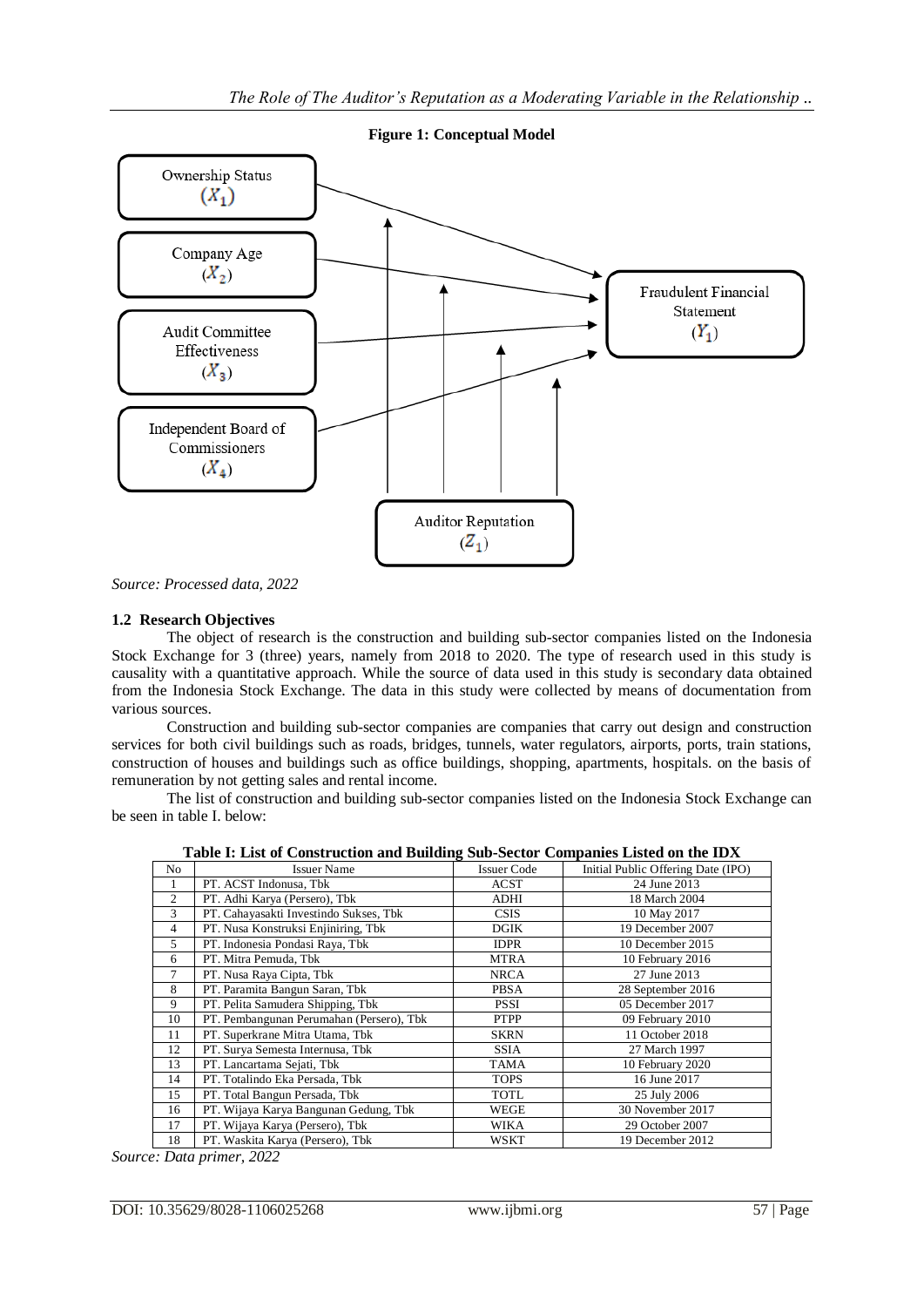#### **1.3 Research Methodology and Data Analysis Population and Sample**

The population used in this study is the construction and building sub-sector companies listed on the Indonesia Stock Exchange from 2018 to 2020, totaling 18 companies. In determining the sampling, the researcher uses a non-probability sampling technique which does not provide an opportunity or opportunity for each member of the population to be sampled and one of the non-probability sampling techniques is purposive sampling with a specified sample of 13 companies.

|  |  |  |  | Table II: Sampling Criteria |
|--|--|--|--|-----------------------------|
|--|--|--|--|-----------------------------|

| No.                                      | Sample Criteria                                                                                                                 | Number of Companies |
|------------------------------------------|---------------------------------------------------------------------------------------------------------------------------------|---------------------|
| 1.                                       | Construction and building sub-sector companies listed successively on the Indonesia Stock<br>Exchange during 2018 to 2020.      | 18                  |
| 2.                                       | Construction and building sub-sector companies that do not have complete data regarding the<br>annual report from 2018 to 2020. | (3)                 |
| 3.                                       | Construction sub-sector companies that do not have complete data regarding the variables<br>studied from 2018 to 2020.          | (2)                 |
| Number of samples that meet the criteria |                                                                                                                                 | 13                  |
| Observation period                       |                                                                                                                                 | 3 Year              |
|                                          | Amount of data                                                                                                                  | 39                  |

*Source: Processed data, 2022*

## **Data Analysis Method**

The data analysis technique in this study used multiple linear regression analysis models. The multiple linear regression analysis equation model in this study is as follows:

$$
FFS = \beta_0 + \beta_1 SK + \beta_2 UP + \beta_3 EKA + \beta_4 DKI + \beta_5 SK^* RA + \beta_6 UP^* RA + \beta_7 EKA^* RA + \beta_8 DKI^* RA + \epsilon
$$

Information:

| $\beta_0$           | : constant                             |
|---------------------|----------------------------------------|
| $\beta_1 - \beta_8$ | : Regression coefficient of each proxy |
| <b>FFS</b>          | : Fraudulent Financial Statement       |
| <b>SK</b>           | : Ownership Structure                  |
| $_{\rm UP}$         | : Company Age                          |
| EKA                 | : Audit Committee Effectiveness        |
| DKI                 | : Independent Board of Commissioners   |
| <b>RA</b>           | : Auditor Reputation                   |
| ε                   | : Error                                |

#### **Measurement of Variables**

The summary measurements of each research variable are summarized in table 3. as follows:

## **Table III: Research Variables**

| Variables                                        | Calcculation method                                                                                                                          | Authors       |  |  |
|--------------------------------------------------|----------------------------------------------------------------------------------------------------------------------------------------------|---------------|--|--|
| <b>Dependent Variable</b>                        |                                                                                                                                              |               |  |  |
| Fraudulent financial statement                   |                                                                                                                                              |               |  |  |
|                                                  | This variable is measured using 8 (eight) financial ratios to identify whether the company has indications to manipulate earnings in         |               |  |  |
|                                                  | financial statements (Beneish, 1999). If the beneficial m-score is greater than -2.22, then it is categorized as a company that commits      |               |  |  |
|                                                  | fraudulent financial statements (fraudulent financial statement), while if the score is less than -2.22, it is categorized as a company that |               |  |  |
| does not commit fraudulent financial statements. |                                                                                                                                              |               |  |  |
| Days Sales in                                    | Accounts receivable <sub>(t)</sub> /Sale <sub>(t)</sub><br>$DSRI = -$                                                                        |               |  |  |
| Receivable Index                                 | Accounts receivable <sub>(t-1)</sub> /Sale <sub>(t-1)</sub>                                                                                  |               |  |  |
| (DSRI)                                           |                                                                                                                                              |               |  |  |
| Gross Margin Index                               | Gross $\overline{\text{profit}}_{(t-1)}/\text{Safe}_{(t-1)}$<br>$GMI = -$                                                                    |               |  |  |
| (GMI)                                            | Gross profit $_{(t)}$ /Sale $_{(t)}$                                                                                                         |               |  |  |
|                                                  | Current asset <sub>(t)</sub> +Fixed assets <sub>(t)</sub>                                                                                    | (Priswita and |  |  |
| <b>Asset Ouality Index</b>                       | Total assets $_{(t)}$                                                                                                                        | Taqwa, 2019)  |  |  |
| (AQI)                                            | $O = -$<br>Current asset <sub>(t-1)</sub> +Fixed assets <sub>(t-1)</sub>                                                                     |               |  |  |
|                                                  | Total assets $(t-1)$                                                                                                                         |               |  |  |
| Sales Growth Index                               | $\overline{\text{S}}$ ale <sub>(t)</sub>                                                                                                     |               |  |  |
| $SGI =$<br>(SGI)<br>$\text{Sale}_{(t-1)}$        |                                                                                                                                              |               |  |  |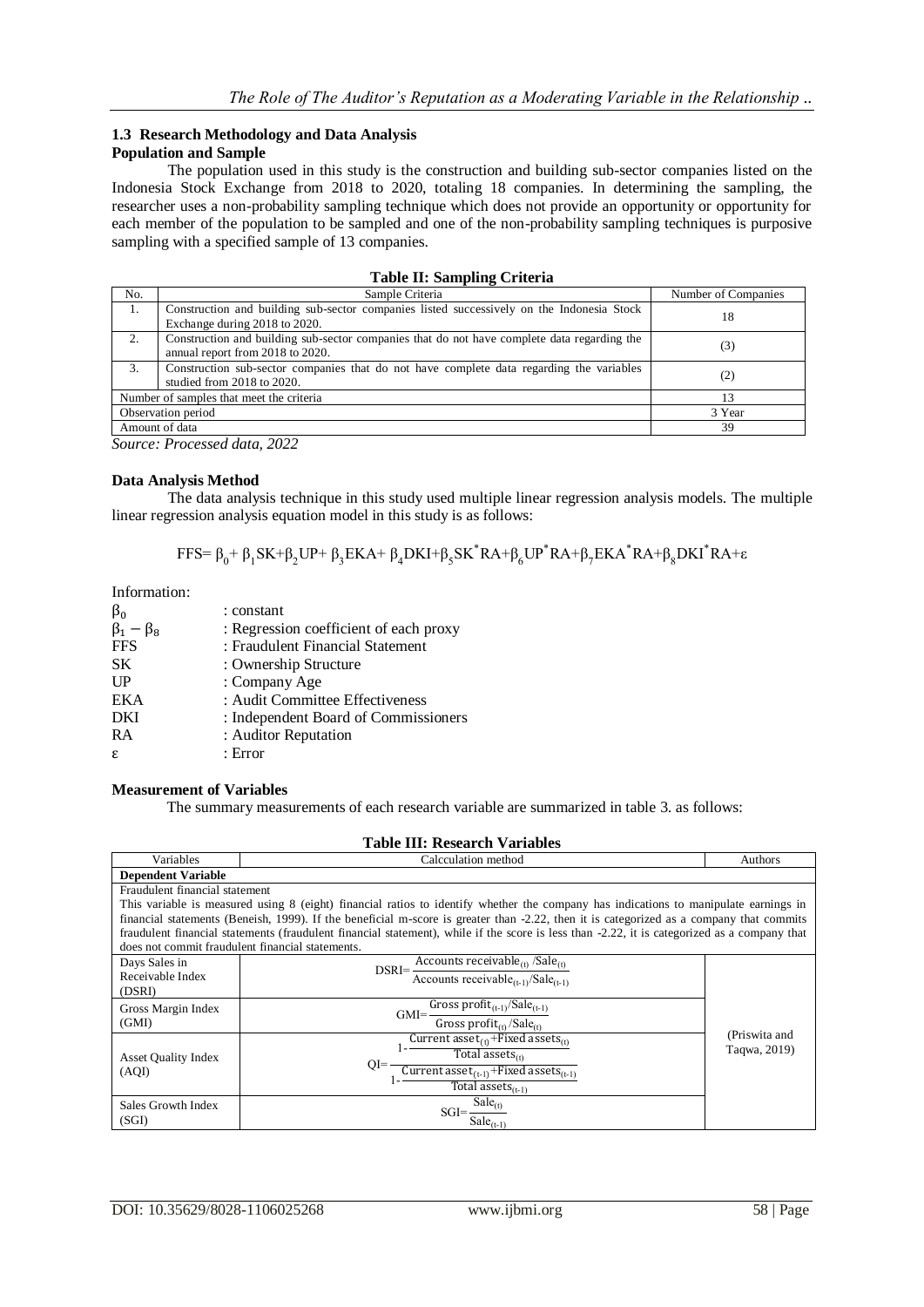|                             | $deprecision_{(t-1)}$                                                                                                                   |                   |
|-----------------------------|-----------------------------------------------------------------------------------------------------------------------------------------|-------------------|
| Depreciation Index          | depreciation <sub>(t-1)</sub> +Fixed assets <sub>(t-1)</sub><br>$DEPI = -$                                                              |                   |
| (DEPI)                      | Depresiasi <sub>(t)</sub>                                                                                                               |                   |
|                             | depreciation <sub>(t)</sub> +Fixed assets <sub>(t)</sub>                                                                                |                   |
| Sales General and           | $SGAI_{(t)}$                                                                                                                            |                   |
| Administrative              | $\overline{\text{ Sale}}_{(t)}$                                                                                                         |                   |
| Expenses Index              | $\text{SGAI} \text{=} \frac{\text{SGAI}_{\text{(t-1)}}}{\text{SGAI}_{\text{(t-1)}}}$                                                    |                   |
| (SGAI)                      | $\overline{\text{Sale}_{(t-1)}}$                                                                                                        |                   |
|                             | Total liability $_{(t)}$                                                                                                                |                   |
| Leverage Index              | Total assets $_{(t)}$                                                                                                                   |                   |
| (LVGI)                      | $\text{LVGI}\text{=}\frac{\text{Total liability}_{\text{(t-1)}}}{\text{Total liability}_{\text{(t-1)}}}$                                |                   |
|                             | Total assets $_{(t-1)}$                                                                                                                 |                   |
| <b>Total Accruals to</b>    | Operating profit <sub>(t)</sub> -Cash flow from operating activities <sub>(t)</sub>                                                     |                   |
| Total Assets (TATA)         | $TATA = -$<br>Total assets $_{(t)}$                                                                                                     |                   |
|                             | After calculating the eight ratios, then they are formulated into the beneish m-score formula, namely:                                  |                   |
|                             | M-score=-4.84+0.920DSRI+0.528GMI+0.404AOI+0.892SGI+0.115DEPI-0.172SGAI-0.327LVGI+4.697TATA                                              |                   |
| <b>Independent Variable</b> |                                                                                                                                         |                   |
|                             | The independent variable in this study is good corporate governance which consists of ownership structure, age of the company,          |                   |
|                             | effectiveness of the audit committee and independent board of commissioners.                                                            |                   |
| Ownership Structure         | Amount of foreign party shares<br>Ownership Structure=<br>$- x 100\%$                                                                   | (Wiranata<br>and  |
|                             | Total shares outstanding                                                                                                                | Nugrahanti, 2013) |
| Company Age                 | Company Age=Year of research- The year the company was founded                                                                          | (Agustia<br>and   |
|                             |                                                                                                                                         | Suryani, 2018)    |
| <b>Audit Committee</b>      | Audit Committee Effectiveness=Number of audit committee meetings in a year                                                              | (Priswita<br>and  |
| Effectiveness               |                                                                                                                                         | Taqwa, 2019)      |
| Independent Board of        | Number of independent commissioners<br>Independent Board of Commissioners=<br>$- x 100\%$<br>Number of company commissioners            | (Ismiyanti<br>and |
| Commissioners               | Prastichia, 2015)                                                                                                                       |                   |
| <b>Moderation Variable</b>  |                                                                                                                                         |                   |
|                             | The moderating variable in this study is the auditor's reputation. Auditor reputation variable in this study was measured using a dummy |                   |
|                             | variable, namely by giving code 1 for companies audited by big-4 KAP and code 0 for companies audited by non-big-4 KAPs.                |                   |

*Source: Processed data, 2022*

#### **Descriptive Statistical Analysis**

The data used in this study is panel data, which is a combination of cross section data consisting of 39 (thirty nine) samples of companies in the construction and building sub-sector and complete company time series data from 2018 to 2020. The results of the analysis descriptive statistics of the research are presented in table IV. below:

| Variabel                              | N  | Minimum  | Maximum | Mean       | Std. Deviation |
|---------------------------------------|----|----------|---------|------------|----------------|
| <b>Fraudulent Financial Statement</b> | 39 | $-6,633$ | .363    | $-2,55107$ | 1,174632       |
| <b>Ownership Structure</b>            | 39 | 1,690    | 43,410  | 12,05051   | 10.222149      |
| Company Age                           | 39 | 10,000   | 67,000  | 40.46154   | 18,450283      |
| Committee<br>Audit                    | 39 | 4,000    | 35,000  | 10.79487   | 8.364019       |
| Effectiveness                         |    |          |         |            |                |
| of<br>Independent<br>Board            | 39 | 25,000   | 60,000  | 38.99179   | 8.401775       |
| Commissioners                         |    |          |         |            |                |
| Auditor's reputation                  | 39 | .000     | 1,000   | ,15385     | ,365518        |

| <b>Table IV: Descriptive Statistical Analysis</b> |
|---------------------------------------------------|
|---------------------------------------------------|

*Source: SPSS V.25, 2022*

Based on table IV. above, it can be seen that the **Fraudulent Financial Statement variable** has an average value of -2.55107, meaning that most of the sample companies are not identified as committing fraudulent financial statements. Furthermore, the standard deviation value of 1.174632 which is above the mean value, it can be said that the data distribution is wide, which means that most of the financial condition data in the sample of companies are heterogeneous.

**The Ownership Structure variable** has an average value of 12,05051, meaning that most of the sample companies have a relatively small percentage of foreign ownership structure. As for the standard deviation value of 10.222149 which is below the mean value, it can be said that the data distribution is narrow, which means that most of the percentages of foreign ownership structure in the sample of companies are uniform (homogeneous).

**The variable age of the company** has an average value of 40,46154, meaning that most of the sample companies are able to maintain their existence in the business world in the long term. As for the standard deviation value of 18.450283, which is below the mean value, it can be said that the data distribution is narrow, which means that most of the company's age in the sample of companies is uniform (homogeneous).

**The Audit Committee Effectiveness variable** has an average value of 10,79487, meaning that most of the sample companies tend to be active in conducting supervision through audit committee meetings in one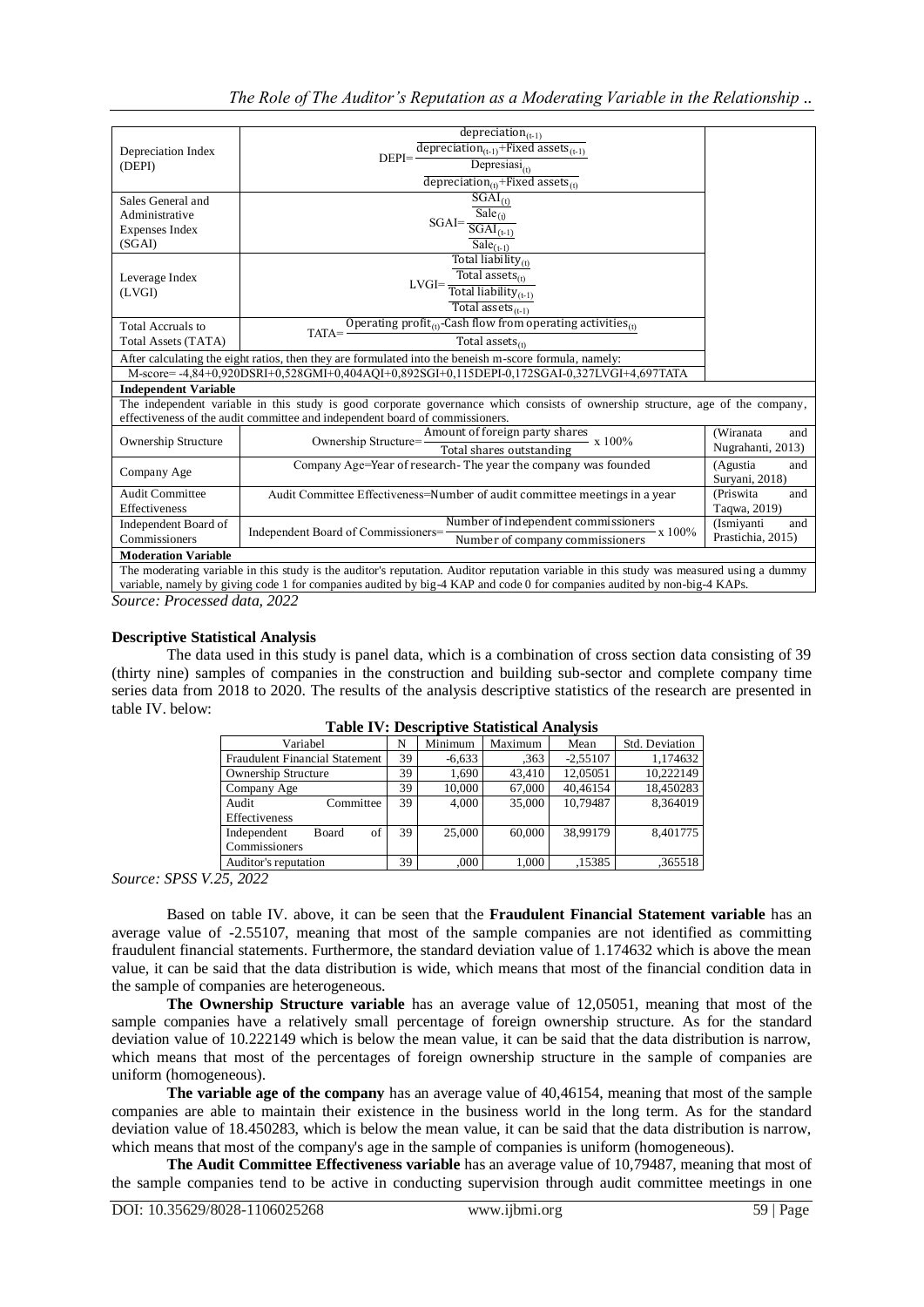accounting period. As for the standard deviation value of 8.364019 which is below the mean value, it can be said that the data distribution is narrow, which means that most of the meetings conducted on the sample of companies are uniform (homogeneous). However, when viewed from the minimum value of 4, it means that there are still samples of companies that are less active in conducting supervision through audit committee meetings.

**The Independent Board of Commissioners variable** has an average value of 38.99179, meaning that most of the sample companies meet the regulatory provisions regarding the composition of the independent board of commissioners in a public company, which is 30%. Furthermore, if it is seen from the standard deviation value of 8.401775 which is below the mean value, it can be said that the data distribution is narrow, which means that most of the compositions of the independent commissioners in the sample of companies are uniform (homogeneous). However, when viewed from the minimum value of 25%, it means that there are still samples of companies that have not met the regulatory provisions.

**Auditor Reputation variable** has an average value of 0.15385, meaning that most of the sample companies are not audited by KAP big-4 with a standard deviation value above the mean value of 0.365518 indicating that the data distribution is wide, which means the data is heterogeneous.

#### **Classic assumption test**

Classical assumption testing is used to ensure that this regression model is not biased so that the results of the estimates or predictions can be trusted. The regression equation used consisted of normality test, multicollinearity test, autocorrelation test and heteroscedasticity test.

## **Normality test**

The normality test in this study uses the One-Sample Kolmogorov-Smirnov Test which is presented in table V. below:

|                                  |                | Unstandardized Residual |  |  |
|----------------------------------|----------------|-------------------------|--|--|
| N                                |                | 39                      |  |  |
| Normal Parameters <sup>a,b</sup> | Mean           | ,0000000                |  |  |
|                                  | Std. Deviation | ,66805176               |  |  |
| Most Extreme Differences         | Absolute       | .104                    |  |  |
|                                  | Positive       | ,100                    |  |  |
|                                  | Negative       | $-104$                  |  |  |
| <b>Test Statistic</b>            |                | .104                    |  |  |
| Asymp. Sig. (2-tailed)           |                | $200^{\text{c,d}}$      |  |  |

**Table V: Normality Test Results Using One-Sample Kolmogorov-Smirnov Test**

*Source: SPSS V.25, 2022*

Based on table V. it can be seen that the results of the normality test show the Asymp value. Sig (2 tailed) above 0.05, which has a significance value of 0.200. This indicates that the data in this study are normally distributed.

Furthermore, the normality test in this study was also carried out by analysis of the Normal P-Plot Graph, namely by looking at the spread of data (points) on the diagonal axis of the normal graph.

The following are the results of the normality test with Normal P-Plot and Histogram: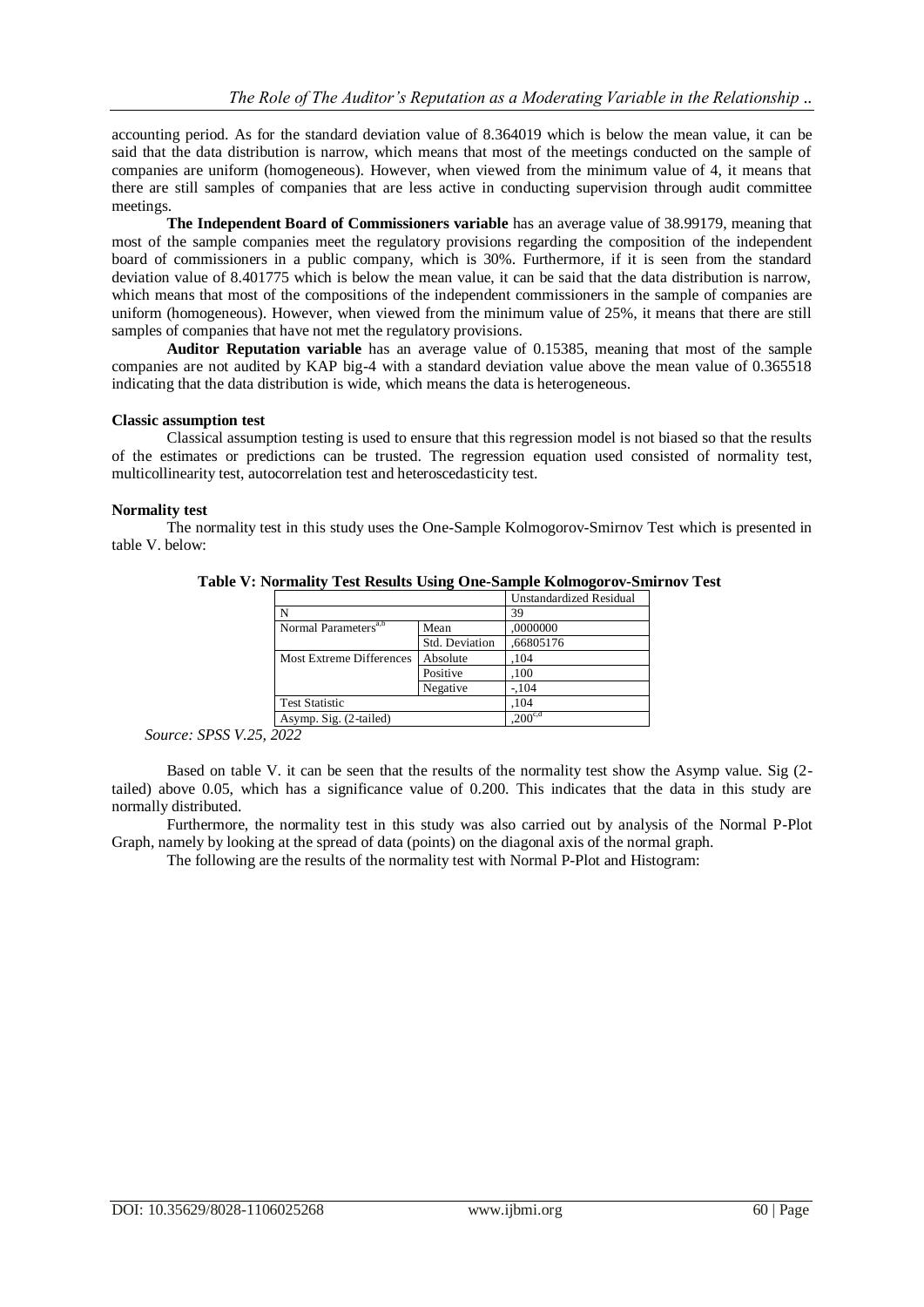

#### **Figure 2: Normal P-Pot and Histogram**

*Source: SPSS V.25, 2022*

Based on the results of the normality test in Figure 2. above, it can be seen that the dots spread around the diagonal line and their distribution follows the direction of the diagonal line, it can be concluded that the fraudulent financial statement regression model is feasible because it meets the normality assumption.

#### **Multicollinearity Test**

The multicollinearity test in this study uses the partial correlations presented in tables VI. and VII. below:

| Table VI: $R^2$ . Test Results |  |  |  |
|--------------------------------|--|--|--|
|--------------------------------|--|--|--|

|                   | ---------<br>--------------------- |                          |                                 |                                                                                   |                                  |  |
|-------------------|------------------------------------|--------------------------|---------------------------------|-----------------------------------------------------------------------------------|----------------------------------|--|
| Model<br>$\bf{v}$ |                                    |                          | DZ<br>                          | $\cdot$<br>D <sup>2</sup><br>Std.<br>Estimate<br>Error<br>the<br>Adjusted R<br>O1 |                                  |  |
|                   |                                    | 00 <sub>0</sub><br>د ے ہ | $\overline{\phantom{a}}$<br>.0/ | .590                                                                              | $\overline{\phantom{a}}$<br>180. |  |
| $\theta$          |                                    |                          |                                 |                                                                                   |                                  |  |

*Source: SPSS V.25, 2022*

|       |            | <b>Unstandardized Coefficients</b> |            | <b>Standardized Coefficients</b> | T        | Sig. | Correlations |         |          |
|-------|------------|------------------------------------|------------|----------------------------------|----------|------|--------------|---------|----------|
| Model |            | B                                  | Std. Error | Beta                             |          |      | Zero-order   | Partial | Part     |
|       | (Constant) | $-268$                             | 1.030      |                                  | $-260$   | .796 |              |         |          |
|       | SK         | .081                               | ,032       | .709                             | 2,561    | .016 | $-.011$      | ,424    | .266     |
|       | UP         | $-.028$                            | .011       | $-432$                           | $-2.609$ | .014 | ,097         | $-.430$ | $-.271$  |
|       | <b>EKA</b> | $-.010$                            | ,017       | $-.073$                          | $-597$   | .555 | .004         | $-.108$ | $-0.062$ |
|       | DKI        | $-.035$                            | .019       | $-253$                           | $-1.867$ | .072 | $-.070$      | $-323$  | $-194$   |
|       | SK*RA      | .021                               | .048       | ,216                             | .441     | .663 | $-.219$      | .080    | .046     |
|       | $UP*RA$    | .674                               | .244       | 4.021                            | 2.767    | .010 | $-0.591$     | .451    | .287     |
|       | EKA*RA     | $-580$                             | .554       | $-981$                           | $-1.048$ | .303 | $-.534$      | $-188$  | $-109$   |
|       | DKI*RA     | $-444$                             | ,130       | $-4.454$                         | $-3.428$ | .002 | $-586$       | $-.530$ | $-356$   |

#### **Table VII: Partial Correlation Test Results**

*Source: SPSS V.25, 2022*

Table VI. shows the R^2 value of 0.677. If the value of R^2 > partial correlation, it indicates that there is no multicollinearity. The partial correlation value of each variable can be seen in table VII. is SK with a value of 0.424, UP with a value of -0.430, EKA with a value of -0.108, DKI with a value of -0.323, SK\*RA with a value of 0.080, UP\*RA with a value of 0.451, EKA\*RA with a value of -0.188 and DKI\*RA with a value of - 0.530. These values are smaller than  $R^2$  with a value of 0.677, meaning that  $R^2$  > partial correlation, so that in the regression model there is no multicollinearity problem.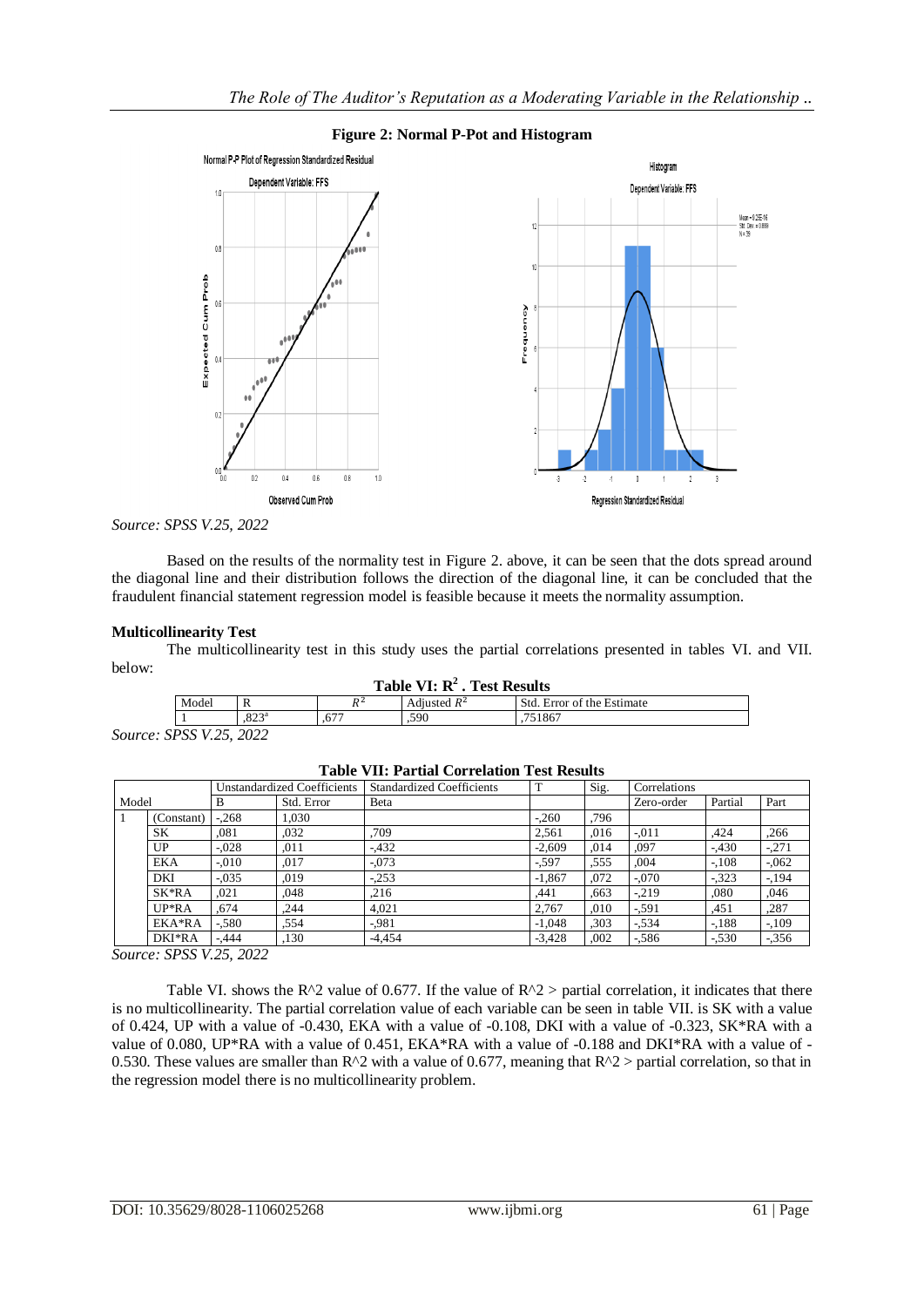#### **Autocorrelation Test**

The autocorrelation test in this study used the Durbin-Watson test which is presented in table 8. below:

|                                | <b>Table VIII: Durbin-Watson Autocorrelation Test Results</b> |                     |                |                |                            |               |  |  |
|--------------------------------|---------------------------------------------------------------|---------------------|----------------|----------------|----------------------------|---------------|--|--|
|                                | Model                                                         |                     | p <sup>2</sup> | Adjusted $R^2$ | Std. Error of the Estimate | Durbin-Watson |  |  |
|                                |                                                               | $.823$ <sup>a</sup> | .671           | .590           | .751867                    | 2.510         |  |  |
| <i>Source: SPSS V.25, 2022</i> |                                                               |                     |                |                |                            |               |  |  |

Based on table VIII. above, it can be seen that the Durbin-Watson value is 2.510. This value will be compared with the table value of Durbin-Watson d Statistics: Significance Point for dl and du at 0.05 Level of Significance with 39 (thirty nine) samples and 8 (eight) independent variables. Then the Durbin-Watson table shows the values of  $dl = 1.0469$  and  $du = 2.0069$ . If you look at the basis for making decisions, then the test results fall into  $4\text{-}du = 1.9931 < d = 2.510 < 4\text{-}dl = 2.9531$ . This shows that no conclusions can be drawn or there is no definite decision result from the Durbin-Watson test results.

To further confirm whether or not there is autocorrelation in the regression model, then a Run Test is carried out. Run Test is used to test whether there is a high correlation between residuals or not. If there is no correlation between the residuals, it can be said that the residuals are random or random. The hypothesis of the Run Test is as follows:

|                                       | Unstandardized Residual |
|---------------------------------------|-------------------------|
| Test Value <sup>a</sup>               | ,01932                  |
| $\text{Cases} < \text{Test Value}$    | 19                      |
| $\text{Cases} \geq \text{Test Value}$ | 20                      |
| <b>Total Cases</b>                    | 39                      |
| Number of Runs                        | 18                      |
| Z                                     | $-645$                  |
| Asymp. Sig. (2-tailed)                | .519                    |

|  |  |  |  | <b>Table IX: Runs Test Results</b> |
|--|--|--|--|------------------------------------|
|--|--|--|--|------------------------------------|

Notes:

 $H_0$ : Sig value > 0.05, then the residual is random or random

 $H_a$ : Sig value < 0.05, then the residual is not random

*Source: SPSS V.25, 2022*

From table IX. above shows that the value of Asymp. Sig (2-tailed) is worth  $0.519 > Sig 0.05$ , which means that the residuals are random or random so that there is no autocorrelation in the regression model.

#### **Heteroscedasticity Test**

Heteroscedasticity testing was carried out using the Glejser test, namely by performing a regression analysis using the residual value as the dependent variable obtained from the usual regression analysis. The results of the heteroscedasticity test are presented in table X below:

|  |            |                                    |            | Standardized |          |      |
|--|------------|------------------------------------|------------|--------------|----------|------|
|  |            | <b>Unstandardized Coefficients</b> |            | Coefficients |          |      |
|  | Model      | B                                  | Std. Error | Beta         | т        | Sig. |
|  | (Constant) | 1,751                              | ,627       |              | 2,790    | ,009 |
|  | SK         | $-0.013$                           | ,019       | $-.287$      | $-0.668$ | ,509 |
|  | UP.        | $-.003$                            | ,006       | $-135$       | $-.525$  | ,603 |
|  | EKA        | $-0.016$                           | ,010       | $-.284$      | $-1,498$ | ,145 |
|  | DKI        | $-.020$                            | .012       | $-371$       | $-1,761$ | .088 |
|  | SK*RA      | $-0.015$                           | ,029       | $-398$       | $-522$   | ,606 |
|  | $UP*RA$    | $-.058$                            | ,148       | $-.877$      | $-388$   | ,700 |
|  | EKA*RA     | $-0.019$                           | ,337       | $-.082$      | $-0.056$ | ,955 |
|  | DKI*RA     | ,046                               | ,079       | 1,188        | .588     | ,561 |

**Table X: Heteroscedasticity test results using the glejser test**

*Source: SPSS V.25, 2022*

Based on the test results in table X. all variables indicate that the test results in a regression model occur unequal variance from one residual to another residual. The results above show that the SK variable has a sig value of 0.509, UP with a sig value of 0.603, EKA with a sig value of 0.145, DKI with a sig value of 0.088, SK\*RA with a sig value of 0.606, UP\*RA with a sig value of 0.700, EKA\*RA with a sig value 0.855 and DKI\*RA with a sig value of 0.561 where all variables have a sig value  $> 0.05$ , which means that there is no heteroscedasticity problem.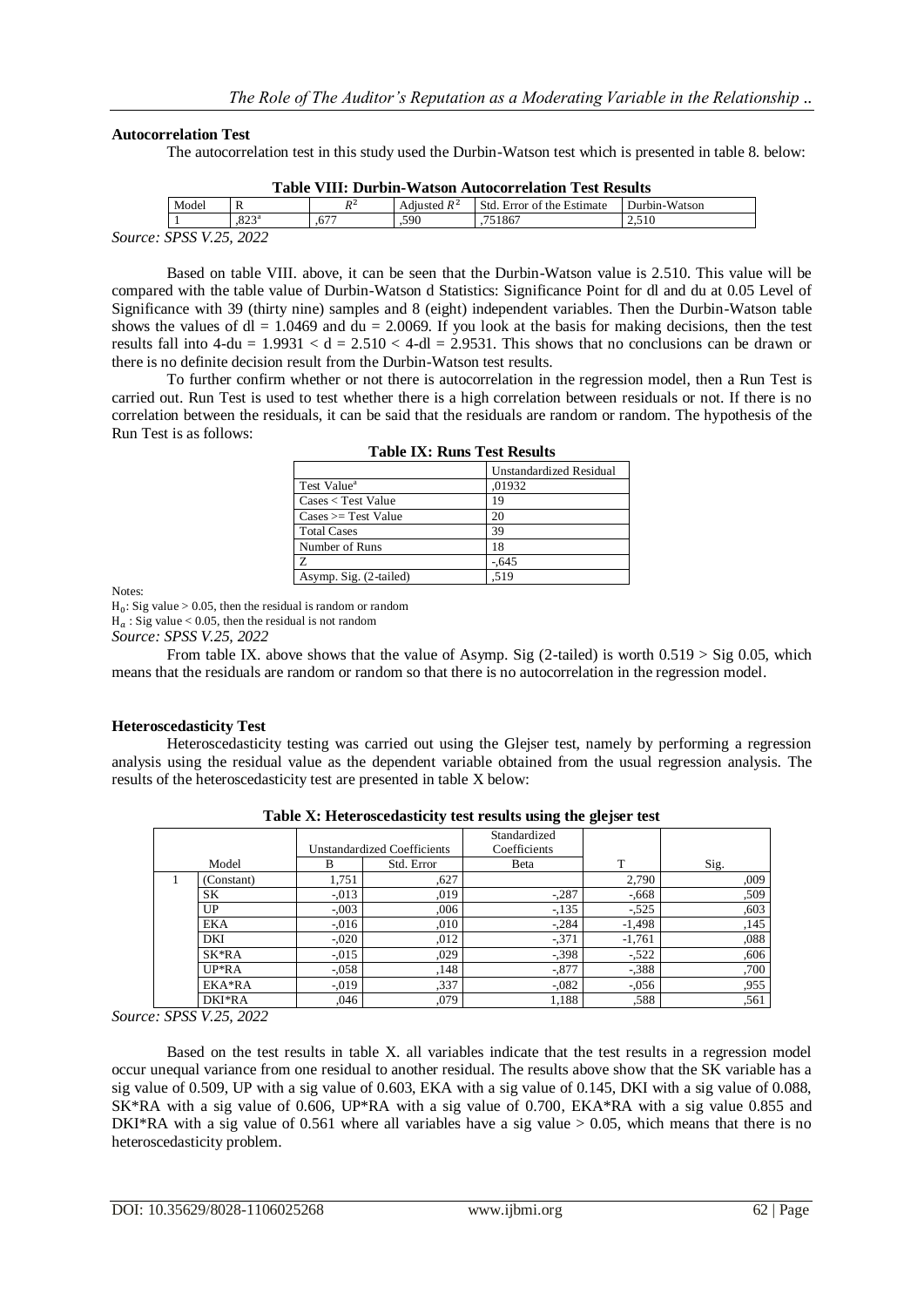Heteroscedasticity test can also be seen based on the scatterplot graph. Based on the graph, the points or plots of data spread above and below the number 0 on the Y axis, it can be interpreted that there is no heteroscedasticity.



**Regression Standardized Predicted Value** 

*Source: SPSS V.25, 2022*

#### **Hypothesis test**

Hypothesis testing is done by looking at the significance value of each relationship. The level of significance ( $\alpha$ ) that is set is 5%, which means that the tolerable error tolerance limit is 5%. In other words, the level of confidence from testing this hypothesis is 95%. If the p value <0.05, it can be said that the independent variable has a significant relationship with the dependent variable. The following is attached a resume of the results of hypothesis testing consisting of the coefficient of determination test  $(R^2)$ , simultaneous effect test (F-Test) and partial test (T-Test):

# Coefficient of Determination Test  $(R^2)$

The results of the coefficient of determination test in this study are presented in table XI. below:

| Table XI: Coefficient of Determination Test Results $(R^2)$ |
|-------------------------------------------------------------|
|-------------------------------------------------------------|

|    | Model                                                                 |             |                                 | $\overline{\phantom{a}}$<br>,,,<br>$ \alpha$ + $\alpha$ $\alpha$ | Stc<br>Estimate<br>∵the<br>∙rr∩r<br>ΩŤ |  |  |  |  |
|----|-----------------------------------------------------------------------|-------------|---------------------------------|------------------------------------------------------------------|----------------------------------------|--|--|--|--|
|    |                                                                       | つつつら<br>. v | $\overline{\phantom{a}}$<br>.v. | 590<br>. .                                                       | 10.77                                  |  |  |  |  |
| -- | ാറാ<br>$\Delta$ $\Gamma$<br>$\mathbf{V}$<br><b>CDCC</b><br>$\sqrt{2}$ |             |                                 |                                                                  |                                        |  |  |  |  |

*Source: SPSS V.25, 2022*

Based on table XI. above, it can be seen that the value of adjusted "R" ^"2" is 0.677 which can define the purpose of the coefficient of determination, namely to determine the magnitude of the influence of the independent variable on the dependent variable. The result of the coefficient of determination is 0.677, meaning that it can be said that Ownership Structure, Company Age, Effectiveness of the Audit Committee, Independent Board of Commissioners, Ownership Structure\* Auditor Reputation, Company Age\* Auditor Reputation, Effectiveness of Audit Committee\* Auditor Reputation and Independent Board of Commissioners\* Auditor reputation is capable affect fraudulent financial statements by 67.7% while the remaining 32.3% is influenced by other variables that are not the focus of this study.

#### **Simultaneous Effect Test (F Test)**

Simultaneous effect test (F test) was conducted to determine whether there was a joint effect of the independent variables on the dependent variable. There is a joint influence between independent variables if the value of  $F_{\text{count}}$  is greater than  $F_{\text{table}}$  and the significance is <0.05.

The results of the simultaneous influence test (Test F) are presented in table XII below:

| Table All. Billuitaneous Test Results (F UJI test) |                      |                                     |          |       |       |                  |  |  |  |
|----------------------------------------------------|----------------------|-------------------------------------|----------|-------|-------|------------------|--|--|--|
| Model                                              |                      | Sum of Squares<br>Df<br>Mean Square |          |       | Sig.  |                  |  |  |  |
|                                                    | Regression           | 35.472                              |          | 4.434 | 7.844 | 000 <sup>b</sup> |  |  |  |
|                                                    | Residual             | 16.959                              | 30       | .565  |       |                  |  |  |  |
|                                                    | $\tau_{\text{otal}}$ | 52.431                              | 20<br>აბ |       |       |                  |  |  |  |

| Table XII: Simultaneous Test Results (F Uji test) |  |  |
|---------------------------------------------------|--|--|
|---------------------------------------------------|--|--|

*Source: SPSS V.25, 2022*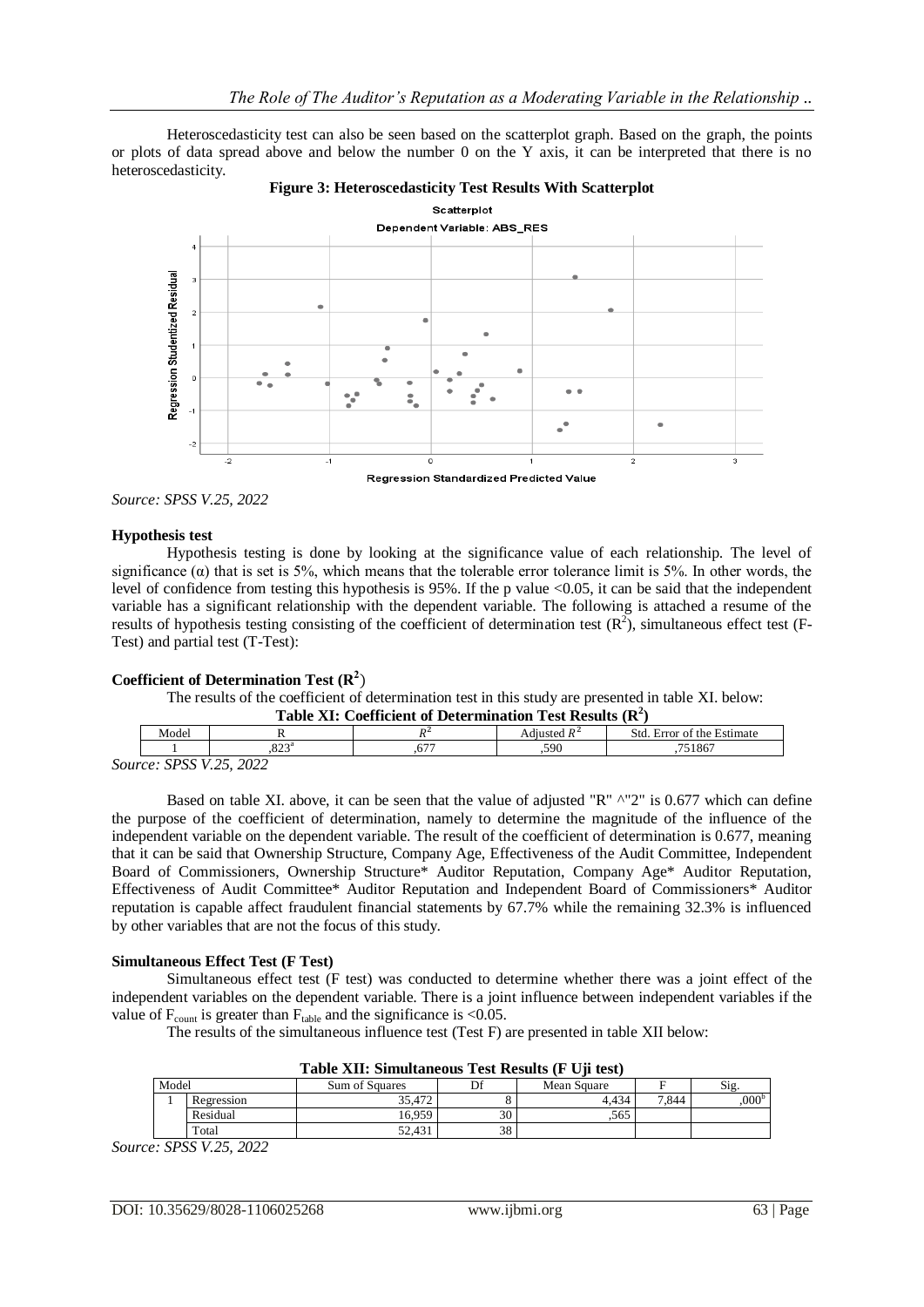In table XII above, it can be seen that in the fraudulent financial statement model the amount is  $F_{\text{hitung}}$ 7,844 with significance level  $0.000 < 0.05$ , then thus H<sub>a</sub> the fraudulent financial statement model is accepted and  $H<sub>0</sub>$  the fraudulent financial statement model was rejected. That is, it can be concluded that there is a simultaneous effect of the variables of Ownership Structure, Company Age, Audit Committee Effectiveness, Independent Board of Commissioners, Ownership Structure\* Auditor Reputation, Company Age\* Auditor Reputation, Effectiveness of Audit Committee\* Auditor Reputation and Independent Board of Commissioners\* Auditor Reputation to the Fraudulent Financial Statement.

## **Partial Effect Test (T Test)**

The results of the partial test (T test) are presented in table XIII below:

|       |            |                             |            | Standardized |          |      |
|-------|------------|-----------------------------|------------|--------------|----------|------|
|       |            | Unstandardized Coefficients |            | Coefficients |          |      |
| Model |            | В                           | Std. Error | Beta         | т        | Sig. |
|       | (Constant) | $-.268$                     | 1,030      |              | $-260$   | ,796 |
|       | SK         | .081                        | ,032       | .709         | 2,561    | ,016 |
|       | UP         | $-.028$                     | .011       | $-432$       | $-2,609$ | ,014 |
|       | EKA        | $-.010$                     | .017       | $-.073$      | $-597$   | ,555 |
|       | DKI        | $-0.035$                    | ,019       | $-.253$      | $-1,867$ | ,072 |
|       | SK*RA      | ,021                        | .048       | .216         | ,441     | ,663 |
|       | $UP*RA$    | .674                        | ,244       | 4,021        | 2.767    | ,010 |
|       | EKA*RA     | $-580$                      | .554       | $-981$       | $-1,048$ | ,303 |
|       | DKI*RA     | $-444$                      | ,130       | $-4,454$     | $-3,428$ | ,002 |

**Table XIII: Partial Test Results (T Test)**

*Source: SPSS V.25, 2022*

- 1. The first hypothesis examines the effect of ownership structure on fraudulent financial statements. Based on table 5.10 above, it can be said that the ownership structure variable has a t<sub>count</sub> of 2.561 and a significance level of 0.016 with a value of  $0.016 < 0.05$  and a beta coefficient of 0.081, it can be concluded that  $\mathbf{H}_1$  is **accepted** which means the ownership structure variable significant positive effect on fraudulent financial statements.
- 2. The second hypothesis examines the effect of firm age on fraudulent financial statements. Based on table 5.10 above, it can be said that the company age variable has a  $t_{\text{count}}$  of -2.069 and a significance level of 0.014 with a value of 0.014  $\langle 0.05 \rangle$  and a beta coefficient of -0.028, it can be concluded that  $\mathbf{H}_2$  is accepted which means the variable company age has a significant negative effect on fraudulent financial statements.
- 3. The third hypothesis examines the effect of the effectiveness of the audit committee on fraudulent financial statements. Based on table 5.10 above, it can be said that the audit committee effectiveness variable has a  $t_{\text{count}}$  of -0.597 and a significance level of 0.555 with a value of 0.555 > 0.05 and a beta coefficient of -0.010, it can be concluded that **H<sup>3</sup> is rejected** which means the effectiveness of the audit committee variable has no effect on the fraudulent financial statement.
- 4. The fourth hypothesis examines the effect of independent commissioners on fraudulent financial statements. Based on table 5.10 above, it can be said that the independent board of commissioners variable has a t<sub>count</sub> of  $-1.867$  and a significance level of 0.072 with a value of 0.072 > 0.05 and a beta coefficient of  $-0.035$ , it can be concluded that **H<sup>4</sup> is rejected** which means The independent board of commissioners variable has no effect on fraudulent financial statements.
- 5. The fifth hypothesis examines the auditor's reputation variable that can strengthen the positive influence of ownership structure on fraudulent financial statements. Based on table 5.10 above, it can be said that the variable ownership structure\* auditor reputation has a t<sub>count</sub> of 0.441 and a significance level of 0.663 with a value of  $0.663 > 0.05$  and a beta coefficient of  $0.021$ , it can be concluded that **H<sub>5</sub>** is rejected, which means the variable auditor reputation cannot strengthen the positive influence of ownership structure on fraudulent financial statements.
- 6. The sixth hypothesis examines the auditor's reputation variable that can strengthen the negative effect of company age on fraudulent financial statements. Based on table 5.10 above, it can be said that the variable age of the company\* auditor reputation has a t<sub>count</sub> of 2.767 and a significance level of 0.010 with a value of 0.010 <0.05 and a beta coefficient of 0.674, it can be concluded that  $H_6$  is accepted which means the variable auditor reputation can strengthen the positive influence of company age on fraudulent financial statements.
- 7. The seventh hypothesis examines the auditor's reputation variable that can strengthen the negative effect of audit committee effectiveness on fraudulent financial statements. Based on table 5.10 above, it can be said that the effectiveness variable of the audit committee\*auditor reputation has a t<sub>count</sub> of -1.048 and a significance level of  $0.303$  with a value of  $0.303 > 0.05$  and a beta coefficient of  $-0.580$ , it can be concluded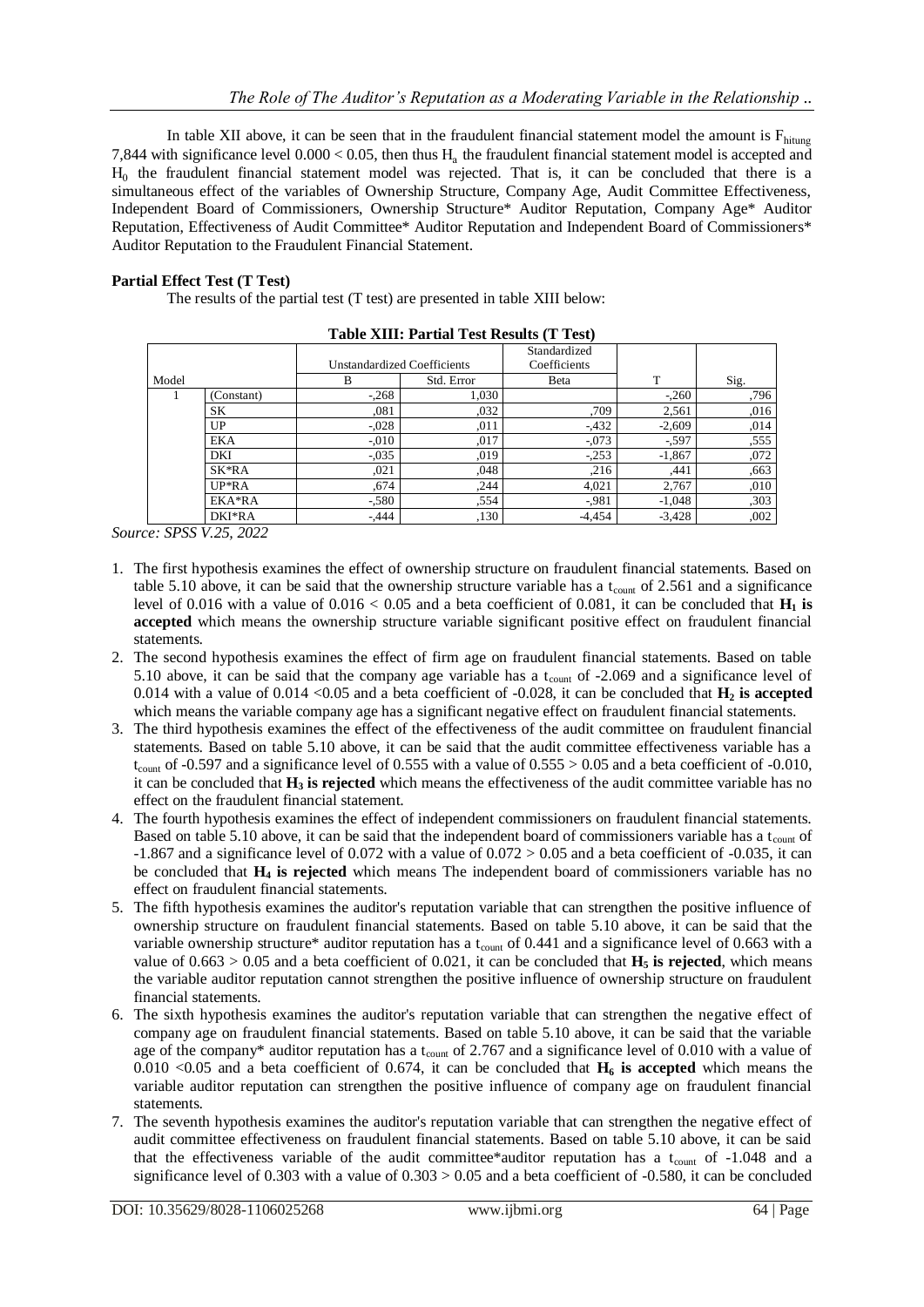that **H<sup>7</sup> is rejected** which means that the auditor's reputation variable cannot strengthen the negative influence of the effectiveness of the audit committee on fraudulent financial statements.

8. The eighth hypothesis examines the independent board of commissioners variable that can strengthen the negative influence of the independent board of commissioners on fraudulent financial statements. Based on table 5.10 above, it can be said that the independent commissioner variable\* auditor reputation has a t<sub>count</sub> of -3.428 and a significance level of  $0.002$  with a value of  $0.002 > 0.05$  and a beta coefficient of  $-0.444$ , it can be concluded that  $H_8$  is accepted. which means that the auditor's reputation variable can strengthen the negative influence of the independent board of commissioners on fraudulent financial statements.

## **Discussion**

## **Effect of Ownership Structure on Fraudulent Financial Statements**

Ownership structure has a significant positive effect on fraudulent financial statements, which means that the higher the ownership structure proxied by foreign ownership, the higher the fraudulent financial statement, and vice versa. This is in line with Prasetyo's research (2014) which explains that ownership structure has a positive effect on fraudulent financial statements. Furthermore, research by Febrianto (2014) and Paramitha and Firnanti (2018) shows that ownership structure has a positive effect on earnings management. This is due to the high level of information asymmetry due to geographical and linguistic differences as well as the high risks across other countries which will reduce the level of management and supervision so that the potential for fraudulent financial statements will be even greater.

#### **The Effect of Company Age on Fraudulent Financial Statements**

Company age has a significant negative effect on fraudulent financial statements, which means that the higher the age of the company, the lower the fraudulent financial statements, and vice versa. This is in line with Toit's (2008) research which found that companies that commit fraudulent financial reporting are younger companies. Furthermore, research by Ramadhani and Lukviarman (2009) also proves that companies under 30 years of age have a greater probability of going bankrupt compared to companies over 30 years of age, where this situation will encourage companies to commit fraudulent financial reporting. This indicates that a company that has been around for a long time is more trustworthy by investors because it is assumed that the company is able to generate maximum profit. An investor will need more consideration to invest in a newly established company because the company is assumed to have not been able to generate maximum profit. This will certainly encourage newly established companies to make fraudulent financial statements in order to attract investors to invest in the company.

## **The Effect of the Effectiveness of the Audit Committee on the Fraudulent Financial Statement**

The effectiveness of the audit committee has no effect on fraudulent financial statements, which means that the number of meetings held by the audit committee during the year has not been able to overcome the problem of fraudulent financial statements. This is in line with the research of Priswita and Taqwa (2019), Uwuigbe et al., (2019) and Sari and Husadha (2020) which explain that the audit committee has no effect on fraudulent financial statements. Furthermore, research by Ogoun and Perelayefa (2019), Prasetyo (2014) and Ruchiatna et al., (2020) shows that the number of audit committee meetings has no effect on fraudulent financial statements. This indicates that the audit committee meeting frequently may not necessarily prevent or reduce fraudulent financial statements in the company because the results of the meeting will not be effective if there is no follow-up from the board of commissioners. But on the other hand, the audit committee meeting must continue as a form of audit committee responsibility, especially with regard to the preparation of anti-fraud plans or strategies in the future.

#### **Influence of Independent Board of Commissioners on Fraudulent Financial Statement**

The independent board of commissioners has no effect on fraudulent financial statements, which means that the proportion of the number of independent commissioners in one company has not been able to overcome the problem of fraudulent financial statements. This is in line with the research of Priswita and Taqwa (2019), Ismiyanti and Prastichia (2015), Indrati et al., (2021) and Wicaksono and Chariri (2015) which explain that independent commissioners have no effect on fraudulent financial statements. This indicates the possibility of adding an independent board of commissioners only to meet regulatory requirements, but its role is still very small. On the other hand, there is still an important role of the largest shareholders and founders of the company, so that the performance of independent commissioners may decline. Furthermore, independent boards of commissioners are not directly related to the companies they handle, so it can make it difficult to improve the quality of the supervisory function within the company.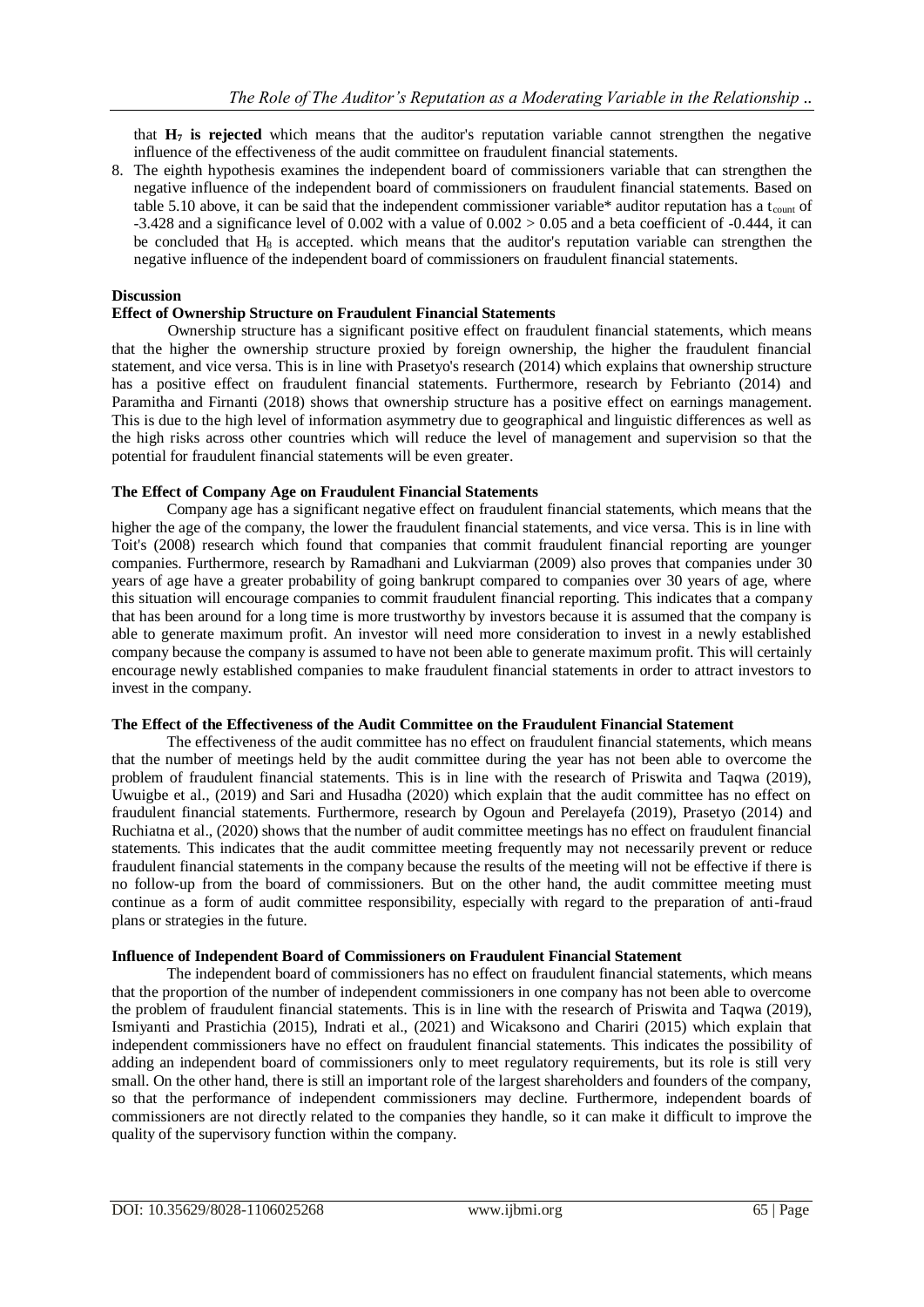## **Moderating Effect of Auditor's Reputation on the Relationship Between Ownership Structure and Fraudulent Financial Statements**

The reputation of the auditor cannot moderate the relationship between ownership structure and fraudulent financial statements. Although in the previous hypothesis in this study, ownership structure has a positive effect on fraudulent financial statements, but if moderated by the auditor's reputation variable, it shows that there is no moderating effect of ownership structure on fraudulent financial statements. This indicates that the reputation of the auditor has not been able to help the limitations of foreign investors in managing and supervising the possibility of fraudulent financial statements. This can be due to follow-up and responsibility remains at the management level. When in this case the auditor's contribution in the form of early warning of the potential for fraud and improvements to the weaknesses of the internal control system as well as suggestions related to improving policies and procedures to prevent and detect fraud are not followed up, then the role of the external auditor becomes meaningless.

## **Moderation Effect of Auditor Reputation on the Relationship Between Company Age and Fraudulent Financial Statements**

Auditor reputation moderates the relationship between firm age and fraudulent financial statements. This shows that in the previous hypothesis in this study, the age of the company has a negative effect on the fraudulent financial statement and if moderated by the auditor's reputation variable, it also shows that there is a moderating effect of the age of the company on the fraudulent financial statement. This indicates that the reputation of auditors proxied by KAPs affiliated with big-4 work very professionally resulting in better auditing and quality even though there are demands for larger jobs with a wider scale of company operations by companies that have been around for a long time. This of course will further reduce the potential for fraudulent financial statements.

#### **Moderation Effect of Auditor Reputation on the Relationship Between Audit Committee Effectiveness and Fraudulent Financial Statements**

The reputation of the auditor cannot moderate the relationship between the effectiveness of the audit committee and the fraudulent financial statement. This shows that although in the previous hypothesis in this study the effectiveness of the audit committee has no effect on the fraudulent financial statement and if moderated by the auditor's reputation variable, it also shows that there is no moderating effect of the effectiveness of the audit committee on the fraudulent financial statement. This indicates that the reputation of the auditor has not been able to assist the audit committee in supervising the possibility of fraudulent financial statements. This can be due to follow-up and responsibility remains at the management level. When in this case the auditor's contribution in the form of early warning of the potential for fraud and improvements to the weaknesses of the internal control system as well as suggestions related to improving policies and procedures to prevent and detect fraud are not followed up, the role of the external auditor and the audit committee becomes meaningless.

## **Moderation Effect of Auditor's Reputation on the Relationship between the Independent Board of Commissioners and Fraudulent Financial Statements**

Auditor reputation moderates the relationship between independent commissioners and fraudulent financial statements. This shows that although in the previous hypothesis in this study, the independent board of commissioners had no effect on fraudulent financial statements, but if moderated by the auditor's reputation variable, it showed a moderating influence of the independent board of commissioners on fraudulent financial statements. This indicates that the reputation of the auditor with audit quality is able to strengthen the supervisory function of the independent board of commissioners as an important organ in the corporate structure in improving control over financial statements, thereby reducing the probability of fraudulent financial statements.

# **1.4 Findings and Interpretation**

Based on the results of the analysis and discussion, the following conclusions can be drawn:

- 1. Ownership structure has a positive and significant effect on fraudulent financial statements in construction and building sub-sector companies listed on the Indonesia Stock Exchange. This means that the ownership structure with foreign ownership as a proxy can increase the occurrence of fraudulent financial statements.
- 2. Company age has a negative and significant effect on fraudulent financial statements in construction and building sub-sector companies listed on the Indonesia Stock Exchange. This means that the higher or longer the age of the company since the company was founded until the company is able to maintain its existence can reduce the occurrence of fraudulent financial statements.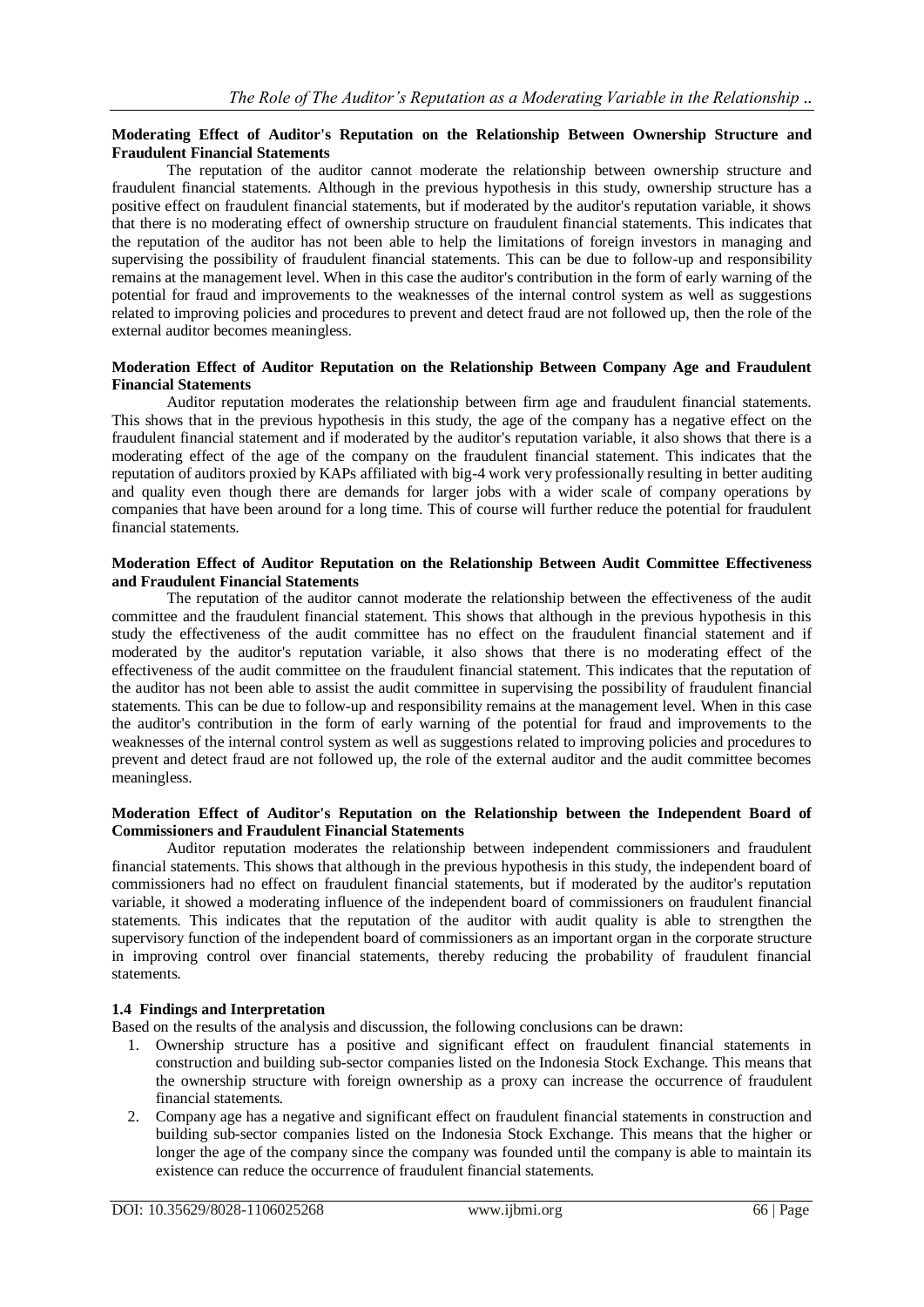- 3. The effectiveness of the audit committee has a negative and insignificant effect on fraudulent financial statements in construction and building sub-sector companies listed on the Indonesia Stock Exchange. This means that the higher effectiveness of the audit committee as proxied by the number of audit committee meetings has not been able to reduce the occurrence of fraudulent financial statements.
- 4. Independent commissioners have a negative and insignificant effect on fraudulent financial statements in construction and building sub-sector companies listed on the Indonesia Stock Exchange. This means that the higher the proportion of independent commissioners in the company has not been able to reduce the occurrence of fraudulent financial statements.
- 5. The reputation of the auditor cannot strengthen the influence of the ownership structure on fraudulent financial statements in construction and building sub-sector companies listed on the Indonesia Stock Exchange. This means that the reputation of the auditors owned by KAP big-4 has not been able to strengthen the influence of the ownership structure on the occurrence of fraudulent financial statements.
- 6. Auditor reputation strengthens the influence of company age on fraudulent financial statements in construction and building sub-sector companies listed on the Indonesia Stock Exchange. This means that the auditor's reputation owned by KAP big-4 is able to strengthen the effect of the length of the company's age in reducing the occurrence of fraudulent financial statements.
- 7. The reputation of the auditor cannot strengthen the effect of the effectiveness of the audit committee on fraudulent financial statements in construction and building sub-sector companies listed on the Indonesia Stock Exchange. This means that the reputation of the auditors owned by KAP big-4 has not been able to strengthen the effect of the effectiveness of the audit committee in reducing the occurrence of fraudulent financial statements.
- 8. The reputation of the auditor strengthens the influence of the independent board of commissioners on fraudulent financial statements in construction and building sub-sector companies listed on the Indonesia Stock Exchange. This means that the auditor's reputation owned by KAP big-4 is able to strengthen the influence of the existence of an independent board of commissioners in reducing the occurrence of fraudulent financial statements.

In accordance with the conclusions that have been expressed above, the authors can provide suggestions, namely as follows:

- 1. Company management is expected to present financial statements in accordance with the code of ethics and generally accepted principles, so as not to mislead other parties in the decision-making process.
- 2. The company is expected to be able to improve the performance of the audit committee by intensifying audit committee meetings and immediately following up on the results of the meeting to minimize the possibility of fraudulent financial statements in the company.
- 3. The company is expected to be able to provide space for the independent board of commissioners to improve the supervisory function so as to minimize the possibility of fraudulent financial statements in the company.
- 4. The company is expected to choose quality audit services and have a good track record in order to assist the company in strengthening the functions of the company's organs to carry out their duties and obligations properly so as to minimize the possibility of fraudulent financial statements in the company.
- 5. The number of samples can be further developed so that they represent the population of companies in Indonesia by expanding the company sector, not only in the construction and building sub-sector companies, but in other sectors.
- 6. Expanding research trends by adding research time.
- 7. Increase the number of variables that can affect fraudulent financial statements, so that it will produce even better data.

#### **BIBLIOGRAPHY**

- [1]. Agustia, Y. P., dan Suryani, E. (2018). Pengaruh Ukuran Perusahaan, Umur Perusahaan, Leverage, Dan Profitabilitas Terhadap Manajemen Laba (Studi Pada Perusahaan Pertambangan yang Terdaftar di Bursa Efek Indonesia Periode 2014-2016). *Jurnal Aset (Akuntansi Riset), 10 (1), 2018, 63-74*, *10*(1), 63–74. https://doi.org/10.17509/jaset.v10i1.12571.
- [2]. Association of Certified Fraud Examiners. (2020). Report to the Nations 2020 Global Study on Occupational Fraud and Abuse. In *Association of Certified Fraud Examiners, Inc.*
- [3]. Febrianto, A. (2014). Pengaruh Beban Pajak Tangguhan dan Struktur Kepemilikan Terhadap Manajemen Laba pada Perusahaan Manufaktur di Bursa Efek Indonesia. *Jurnal Telaah Akuntansi Dan Bisnis*, *5*(2), 218–229.
- [4]. Forum for Corporate Governance in Indonesia. (2011). *Peranan Dewan Komisaris dan Komite Audit dalam Pelaksanaan Corporate Governance (Tata Kelola Perusahaan): Vol. II*.
- [5]. Gunawan, dan Situmorang, E. M. (2016). Pengaruh Dewan Komisaris, Kepemilikan Manajerial dan Komite Audit terhadap Manajemen Laba pada Perusahaan Bumn di Bursa Efek Indonesia Periode Tahun 2011-2015. *Jurnal Ekonomi, Manajemen Dan Perbankan*, *2*(2), 55–62.
- [6]. Hartono, A., Hadyan, M., Rinaningsih, dan Yuliati, R. (2020). Tingkat Manajemen Laba pada Berbagai Tahap Siklus Hidup Perusahaan di Indonesia. *Jurnal Kajian Akuntansi Dan Bisnis Terkini*, *1*(2), 311–328.